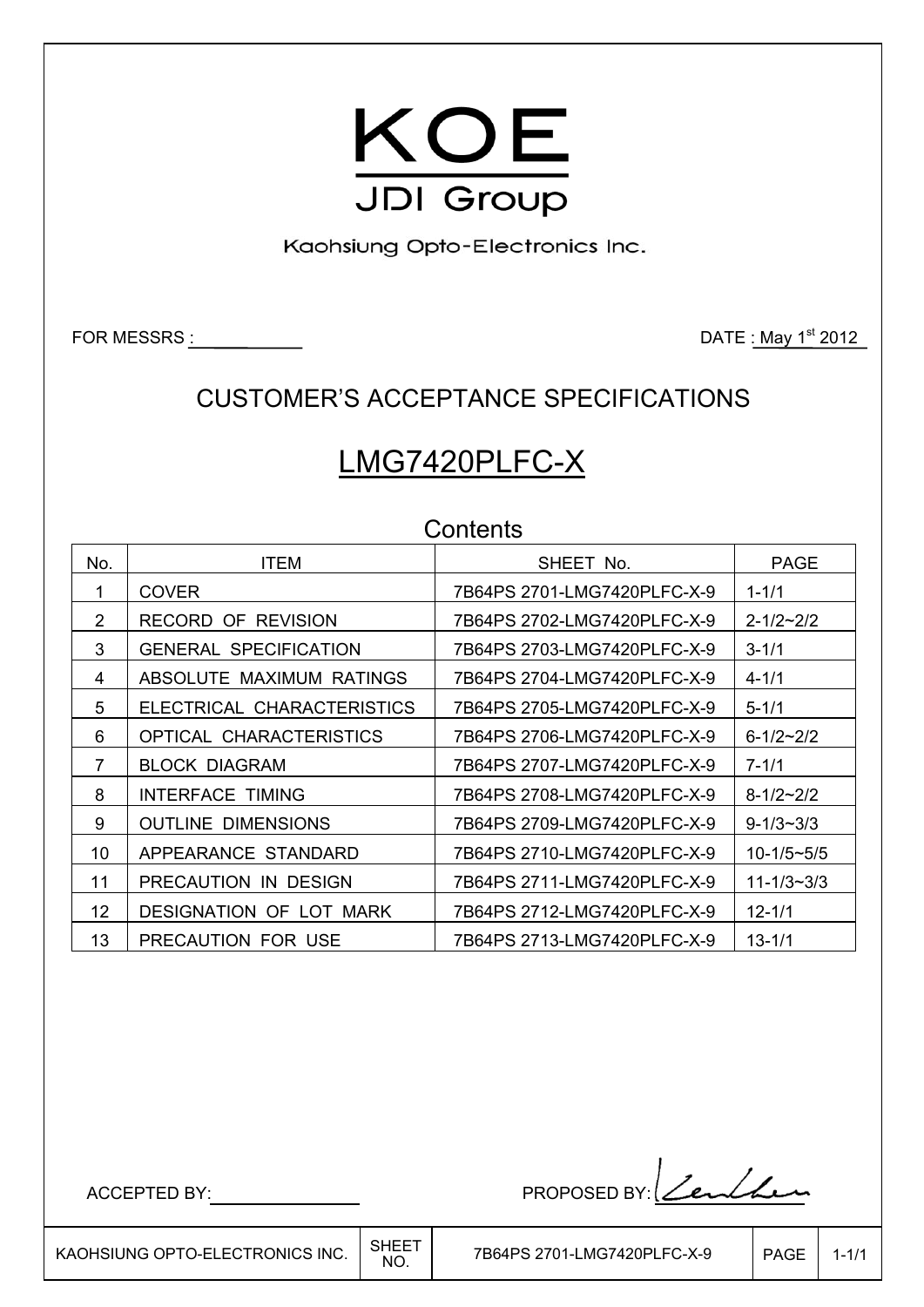# RECORD OF REVISION

| <b>DATE</b>       | SHEET No.                            | <b>SUMMARY</b>      |        |                                           |                  |                |           |
|-------------------|--------------------------------------|---------------------|--------|-------------------------------------------|------------------|----------------|-----------|
| Feb.10, '95       | 7B64PS 2704-                         | <b>CHANGED:</b>     |        |                                           |                  |                |           |
|                   | LMG7420PLFC-X-2                      |                     |        | <b>ITEM</b>                               | <b>OPERATING</b> |                |           |
|                   | <b>PAGE 4-1/1</b>                    |                     |        |                                           | <b>MIN</b>       | <b>MAX</b>     |           |
|                   |                                      |                     |        | <b>AMBIENT TEMPERATURE</b>                | $0^{\circ}$ C    | $40^{\circ}$ C |           |
|                   |                                      |                     |        |                                           | <b>OPERATING</b> |                |           |
|                   |                                      |                     |        | <b>ITEM</b>                               | <b>MIN</b>       | <b>MAX</b>     |           |
|                   |                                      |                     |        | <b>AMBIENT TEMPERATURE</b>                | $0^{\circ}$ C    | 50°C           |           |
|                   |                                      |                     |        |                                           |                  |                |           |
|                   | 7B64PS 2705-<br>LMG7420PLFC-X-2      | <b>CHANGED:</b>     |        | <b>CONDITION</b>                          |                  | TYP.           |           |
|                   | <b>PAGE 5-1/2</b>                    | VDD-V0              |        | Ta=40℃, o=10℃                             |                  | 15.4           |           |
|                   |                                      |                     |        |                                           |                  |                |           |
|                   |                                      |                     |        | <b>CONDITION</b>                          |                  | TYP.           |           |
|                   |                                      |                     | VDD-V0 | Ta=50 $°C$ , $\phi$ =10 $°C$              |                  | 15.2           |           |
|                   | MAR.30,'99 7B64PS 2709-              | <b>CHANGED:</b>     |        |                                           |                  |                |           |
|                   | LMG7420PLFC-X-3<br>PAGE 9-1/3        |                     |        | <b>CABLE'S LENGTH &amp; LOCATION</b>      |                  |                |           |
| <b>JUL.07,'99</b> | 7B64PS 2706-                         |                     |        | 6.2 OPTICAL CHARACTERISTICS OF BACKLIGHT. |                  |                |           |
|                   | LMG7420PLFC-X-4                      |                     |        | <b>BRIGHTNESS (TYP.) CHANGED</b>          |                  |                |           |
|                   | PAGE 6-2/2                           |                     |        | 40 $\rightarrow$ 90 (TYPING ERROR REV.3)  |                  |                |           |
|                   |                                      |                     |        | RISE TIME (TYP.) CHANGED                  |                  |                |           |
|                   |                                      |                     |        | 20 $\rightarrow$ 5 (TYPING ERROR REV.3)   |                  |                |           |
|                   | 7B64PS 2707-                         | 7. BLOCK DIAGRAM    |        |                                           |                  |                |           |
|                   | LMG7420PLFC-X-4<br><b>PAGE 7-1/1</b> |                     |        | ALL PAGE CHANGED (TYPING ERROR REV.3)     |                  |                |           |
| Feb.14,'05        | 7B64PS 2703-                         | Added:              |        |                                           |                  |                |           |
|                   | LMG7420PLFC-X-5<br><b>PAGE 3-1/1</b> |                     |        | (10) CFL LIFETIME 50Khrs                  |                  |                |           |
|                   | 7B64PS 2705-                         |                     |        | 5.2 ELECTRICAL CHARACTERISTICS OF         |                  |                |           |
|                   | LMG7420PLFC-X-5                      | <b>BACKLIGHT</b>    |        |                                           |                  |                |           |
|                   | <b>PAGE 5-1/1</b>                    |                     |        | THE NOTE, 4.5 ADDED                       |                  |                |           |
|                   | 7B64PS 2706-                         | Changed:            |        |                                           |                  |                |           |
|                   | LMG7420PLFC-X-5                      |                     |        | 6.2 OPTICAL CHARACTERISTICS OF BACKLIGHT. |                  |                |           |
|                   | PAGE 6-2/2                           | <b>BRIGHTNESS</b>   |        |                                           |                  |                |           |
|                   |                                      |                     |        | MIN. 70.0 $\rightarrow$ 100.0             |                  |                |           |
|                   |                                      |                     |        | TYP. $90.0 \rightarrow 150.0$             |                  |                |           |
|                   |                                      |                     |        |                                           |                  |                |           |
|                   |                                      |                     |        |                                           |                  |                |           |
|                   |                                      |                     |        |                                           |                  |                |           |
|                   |                                      |                     |        |                                           |                  |                |           |
|                   |                                      |                     |        |                                           |                  |                |           |
|                   |                                      |                     |        |                                           |                  |                |           |
|                   | KAOHSIUNG OPTO-ELECTRONICS INC.      | <b>SHEET</b><br>NO. |        | 7B64PS 2702-LMG7420PLFC-X-9               |                  | PAGE           | $2 - 1/2$ |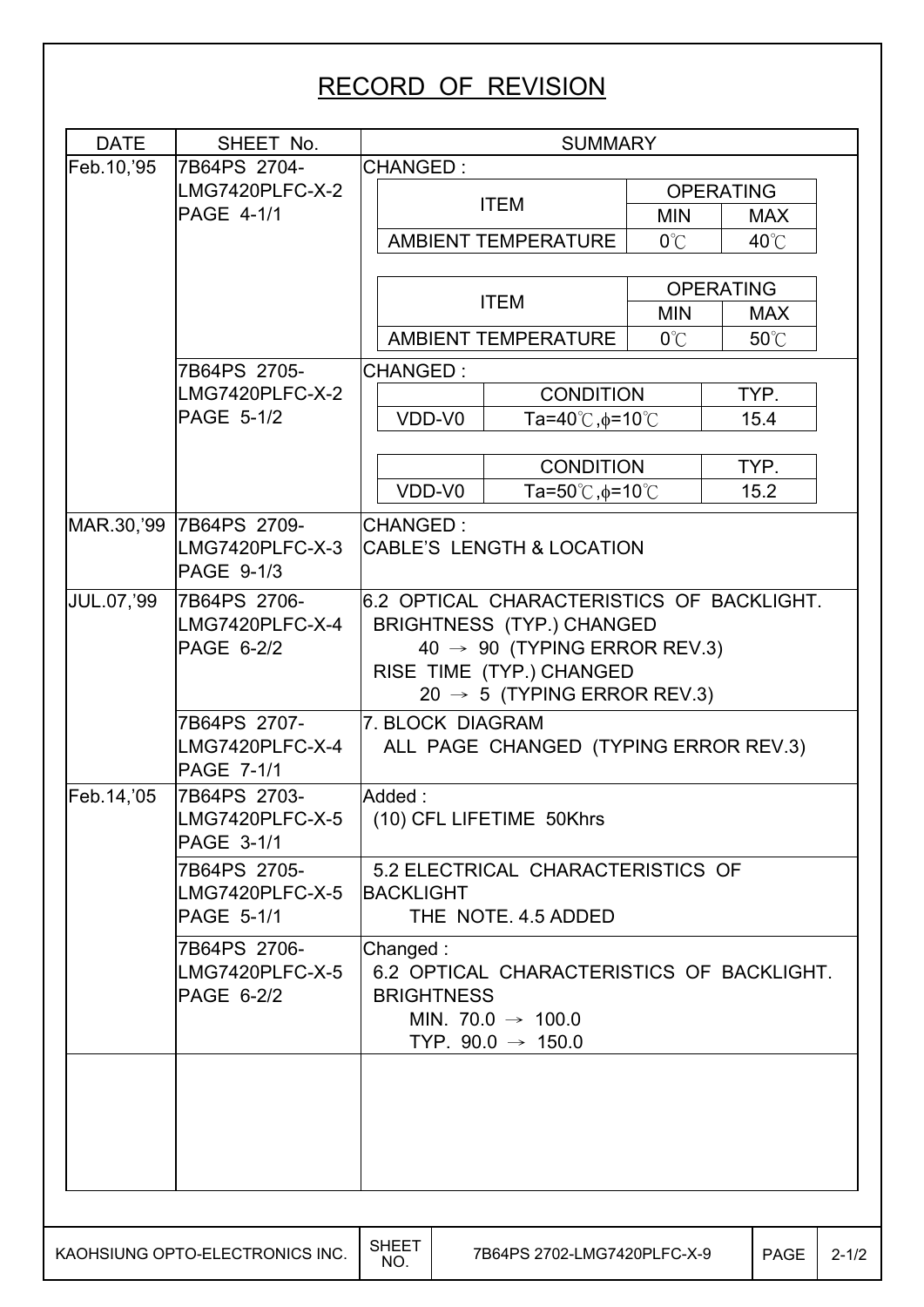# RECORD OF REVISION

| <b>DATE</b>          | SHEET No.                                              |                                                                                                     |                             | <b>SUMMARY</b>                                                               |             |           |  |  |  |
|----------------------|--------------------------------------------------------|-----------------------------------------------------------------------------------------------------|-----------------------------|------------------------------------------------------------------------------|-------------|-----------|--|--|--|
| May.28,'07           | 7B64PS 2709-<br>LMG7420PLFC-X-6 Changed:<br>PAGE 9-3/3 | 9.3 Internal Pin Connection<br>$CFL$ I / F: Mitsumi M63M83 - 04 $\rightarrow$ JAE IL-G-4S-S3C2-SA   |                             |                                                                              |             |           |  |  |  |
|                      | 7B64PS 2712-                                           |                                                                                                     | 12. DESIGNATION OF LOT MARK |                                                                              |             |           |  |  |  |
|                      | LMG7420PLFC-X-6 Added<br>PAGE 12-1/1                   |                                                                                                     | REV No.                     | <b>ITEM</b>                                                                  | LOT No.     |           |  |  |  |
|                      |                                                        |                                                                                                     | A                           | CCFL tube diameter<br>$(\phi$ 2.6 $\rightarrow \phi$ 2.4)                    |             |           |  |  |  |
|                      |                                                        |                                                                                                     | B                           | CFL I/F Connector:<br>Mitsumi M63M83-04 $\rightarrow$<br>JAE IL-G-4S-S3C2-SA | 7102T       |           |  |  |  |
| Jul.24, '07          | 7B64PS 2712-<br>LMG7420PLFC-X-7 Added:<br>PAGE 12-1/1  |                                                                                                     | REV No. C                   | 12. DESIGNATION OF LOT MARK                                                  |             |           |  |  |  |
| Sep.11,'09           | 7B64PS 2712-<br>LMG7420PLFC-X-8 Added<br>PAGE 12-1/1   |                                                                                                     |                             | 12. DESIGNATION OF LOT MARK                                                  |             |           |  |  |  |
|                      |                                                        |                                                                                                     | REV No.<br>D                | <b>ITEM</b><br>Controller IC (RA6963)                                        | LOT No.     |           |  |  |  |
| May 01,'12 All pages |                                                        | Company name changed:<br>KAOHSIUNG HITACHI ELECTRONICS CO., LTD.<br>KAOHSIUNG OPTO-ELECTRONICS INC. |                             |                                                                              |             |           |  |  |  |
|                      |                                                        |                                                                                                     |                             |                                                                              |             |           |  |  |  |
|                      |                                                        |                                                                                                     |                             |                                                                              |             |           |  |  |  |
|                      | KAOHSIUNG OPTO-ELECTRONICS INC.                        | <b>SHEET</b><br>NO.                                                                                 |                             | 7B64PS 2702-LMG7420PLFC-X-9                                                  | <b>PAGE</b> | $2 - 2/2$ |  |  |  |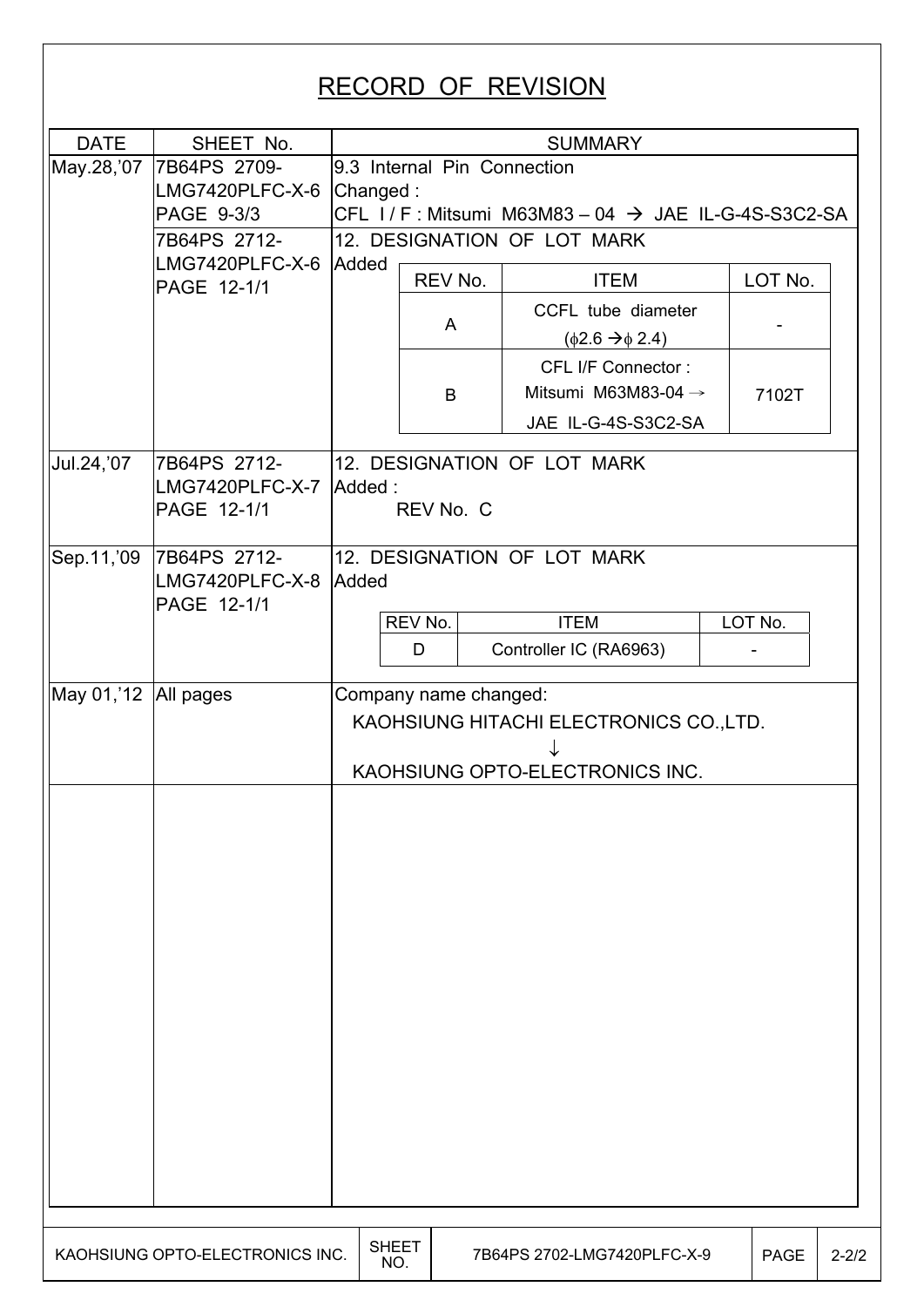# 3. GENERAL SPECIFICATIONS

|      | (1) Part Name       | LMG7420PLFC-X                              |
|------|---------------------|--------------------------------------------|
| (2)  | Module Size         | 159.4(W)mm x 101.0(H)mm x 11.0(D)mm max.   |
| (3)  | Dot Size            | $0.47(W)$ mm x $0.47(H)$ mm                |
|      | (4) Dot Pitch       | $0.50(W)$ mm x $0.50(H)$ mm                |
| (5)  | Number Of Dots      | 240(W) x 128(H)dots                        |
| (6)  | Duty                | 1/128                                      |
| (7)  | LCD Type            | Film type black / white (Negative type)    |
|      |                     | The upper polarizer is anti-glare type.    |
|      |                     | (Hardness.3H)                              |
|      |                     | The bottom polarizer is transmissive type. |
| (8)  | Viewing Direction   | 6 O'clock                                  |
| (9)  | <b>Backlight</b>    | Cold cathode fluorescent lamp              |
| (10) | <b>CFL Lifetime</b> | 50k hrs.                                   |

I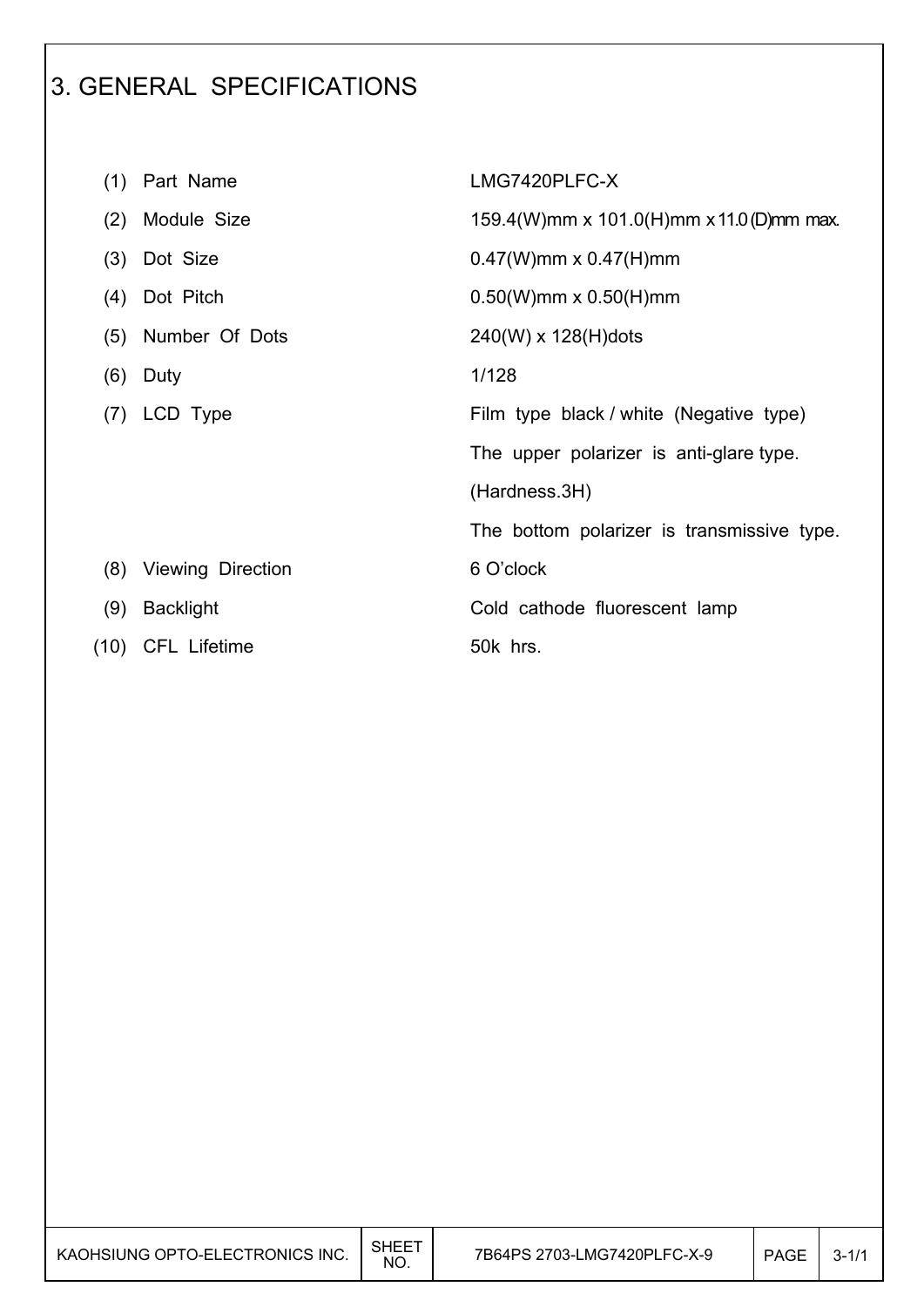# 4. ABSOLUTE MAXIMUM RATINGS

| 4.1 Electrical Absolute Maximum Ratings. |                |        | $VSS = OV : Standard$ |             |                |  |
|------------------------------------------|----------------|--------|-----------------------|-------------|----------------|--|
| <b>ITEM</b>                              | <b>SYMBOL</b>  | MIN.   | MAX.                  | <b>UNIT</b> | <b>COMMENT</b> |  |
| Power Supply For Logic                   | <b>VDD-VSS</b> |        | 6.5                   |             |                |  |
| Power Supply For LC Drive                | <b>VDD-VEE</b> |        | 20.5                  |             |                |  |
| Input Voltage                            | Vi             | $-0.3$ | $VDD+0.3$             | V           |                |  |
| Input Current                            |                |        |                       | A           |                |  |
| Static Electricity                       |                |        |                       |             | Note1          |  |

Note 1: Make certains you are grounded when handling LCM.

4.2 Environmental Absolute Maximum Ratings

| <b>ITEM</b>         | <b>OPERATING</b> |                               |                 | <b>STORAGE</b>                                     | <b>COMMENT</b>        |  |                             |
|---------------------|------------------|-------------------------------|-----------------|----------------------------------------------------|-----------------------|--|-----------------------------|
|                     | MIN.<br>MAX.     |                               | MIN.            | MAX.                                               |                       |  |                             |
| Ambient Temperature | $0^{\circ}$ C    | $50^{\circ}$ C                | $-20^{\circ}$ C | $60^{\circ}$ C                                     | Note <sub>2,3</sub>   |  |                             |
| <b>Humidity</b>     | Note1            |                               | Note1           |                                                    |                       |  | <b>Without Condensation</b> |
| Vibration           |                  | 4.9m/s <sup>2</sup><br>(0.5G) |                 | 19.6 m/s <sup>2</sup><br>(2G)<br>Note <sub>5</sub> | Note4                 |  |                             |
| Shock               |                  | $129.4 \text{m/s}^2$<br>(3 G) |                 | $ 490.0m/s^2 $<br>(50 G)                           | <b>XYZ</b> Directions |  |                             |
| Corrosive Gas       | Not Acceptable   |                               |                 | Not Acceptable                                     |                       |  |                             |

Note 1:  $Ta \leq 40^\circ$ C : 85%RH max.

 $\overline{\phantom{a}}$ 

I

I

 $\overline{\phantom{a}}$ 

Ta > 40 $\degree$  : Absolute humidity must be lower than the humidity of 85%RH at 40 $\degree$ C Note 2: Ta at -20 $\degree$ C -----< 48h, at 60 $\degree$ C -----< 168h.

 Note 3: Background color changes slightly depending on ambient temperature. This phenomenon is reversible.

 Higher starting voltage of CFL and higher LCD driving voltage are needed while operating at  $0^{\circ}$ .

The life time of CFL will be reduced while operating at  $0^{\circ}$ . Need to make sure the value of IL and characteristics of inverter.

Also the response time at  $0^{\circ}$  will be slower.

Note 4: 5Hz~100Hz (Except Resonance Frequency)

Note 5: This module should be operated normally after finishing the test.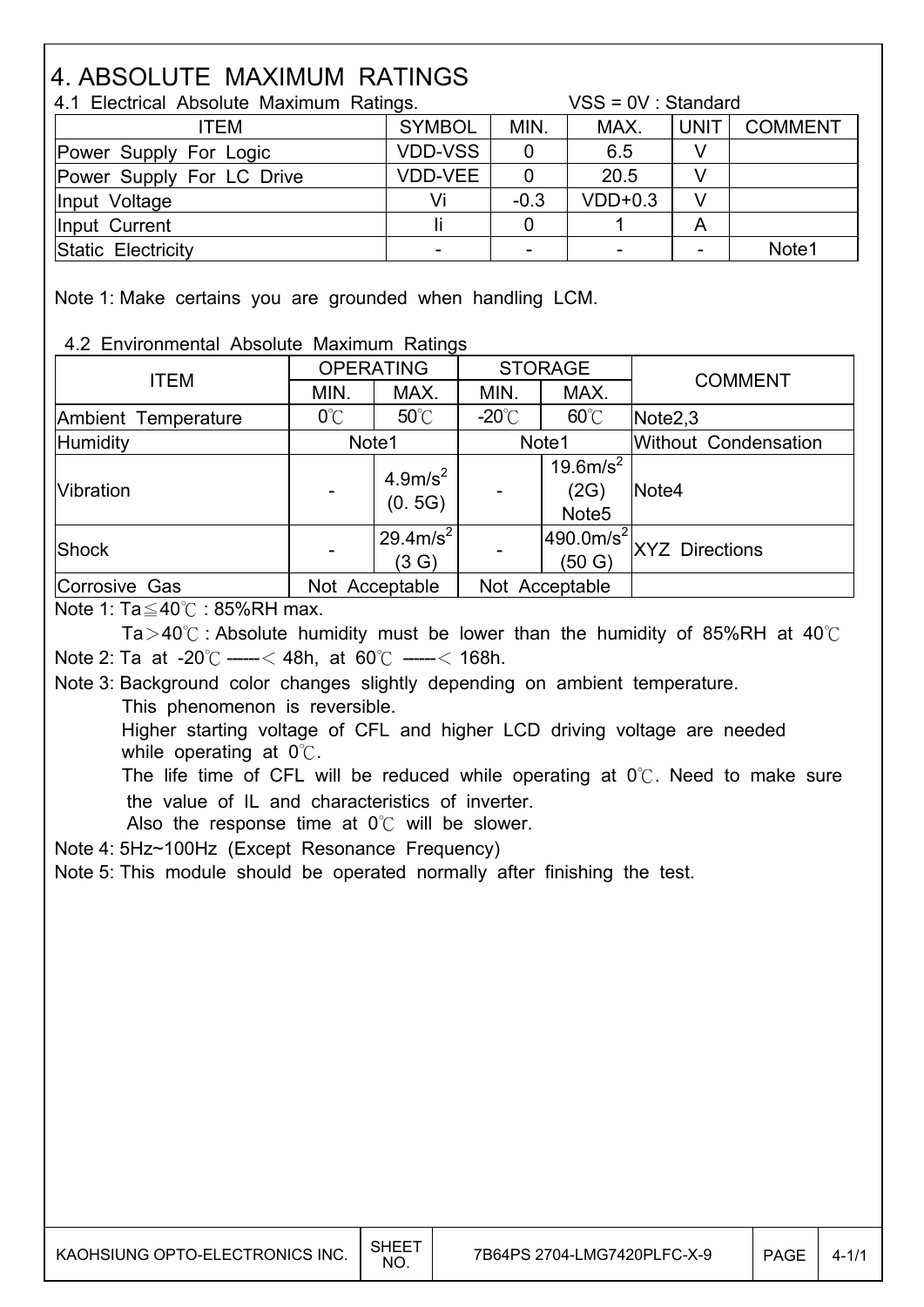#### 5. ELECTRICAL CHARACTERISTICS 5.1 ELECTRICAL CHARACTERISTICS

| <u>3.1 ELEUTRIUAL UNARAUTERISTIUS</u>     |                |                                          |                |                |            |             |  |  |
|-------------------------------------------|----------------|------------------------------------------|----------------|----------------|------------|-------------|--|--|
| <b>ITEM</b>                               | <b>SYMBOL</b>  | <b>CONDITION</b>                         | MIN.           | TYP.           | MAX.       | <b>UNIT</b> |  |  |
| Power Supply Voltage<br>For Logic         | <b>VDD-VSS</b> |                                          | 4.75           | 5.0            | 5.25       | $\vee$      |  |  |
| LC driver Circuit Power<br>Supply Voltage | <b>VEE-VSS</b> |                                          | $-15.5$        | $-15.0$        | $-14.5$    | V           |  |  |
| Input Voltage                             | VI             | H LEVEL                                  | 0.8VDD         |                | <b>VDD</b> | $\vee$      |  |  |
|                                           |                | <b>LEVEL</b>                             | $\overline{0}$ | $\blacksquare$ | 0.2VDD     | V           |  |  |
| Power Supply Current<br>For Logic Note1   | <b>IDD</b>     | VDD-VSS=5.0V                             |                | 11.7           | 14.0       | mA          |  |  |
| Power Supply Current<br>For LCD Note1     | <b>IEE</b>     | VDD-VSS=5.0V                             |                | 2.5            | 4.0        | mA          |  |  |
|                                           |                | Ta= $0^{\circ}$ C, $\phi$ = $0^{\circ}$  |                | 16.9           |            | V           |  |  |
| Recommended                               | VDD-V0         | Ta=25°C, $\phi$ =0°                      |                | 15.8           |            | $\vee$      |  |  |
| LC Driving Voltage Note2                  |                | Ta=50 $^{\circ}$ C, $\phi$ =0 $^{\circ}$ |                | 15.2           |            | V           |  |  |

Note 1: VDD-V0=15.8V, Ta=25 $\degree$ C

I

I

#### 5.2 ELECTRICAL CHARACTERISTICS OF BACKLIGHT

| <b>ITEM</b>                      | <b>SYMBOL</b>  | MIN. | TYP.           | MAX. | <b>UNIT</b> | <b>NOTE</b>             |
|----------------------------------|----------------|------|----------------|------|-------------|-------------------------|
| Lamp Voltage                     | VL             |      | 360            |      | <b>Vrms</b> | Ta=25 $^\circ\!{\rm C}$ |
| Frequency                        | fL             | 30   | 70             | 85   | kHz         | Ta=25 $°C$              |
| Lamp Current                     | IL             | 2.5  | 5              | 5.5  | mArms       | Ta=25 $°C$              |
| Starting<br>Discharge<br>Voltage | VS<br>(Note 2) | 1000 | $\blacksquare$ |      | <b>Vrms</b> | Ta=25 $°C$              |

 Please certainly inform KOE before designing lamp drive circuit according to the above specifications.

- Note 1: Please make sure that your inverter is designed to meet the above specifications.
- Note 2: Starting discharge voltage is increased when LCM is operating at lower temperature. Please check the characteristics of your inverter before applying to your set.
- Note 3: Average life time of CFL will be decreased when LCM is operating at lower temperature.
- Note 4: Under lower driving frequency of an inverter , a certain backlight system (CFL & CFL reflection sheet) may generate a sound noise.
- Note 5: When IL Is used over 5.5mA , it may cause uneven contrast near CFL location , due to heat dispersion from CFL.

Note 2: Recommended LC driving voltage may fluctuate about  $±1.0V$  by each module. Test pattern is all "Q".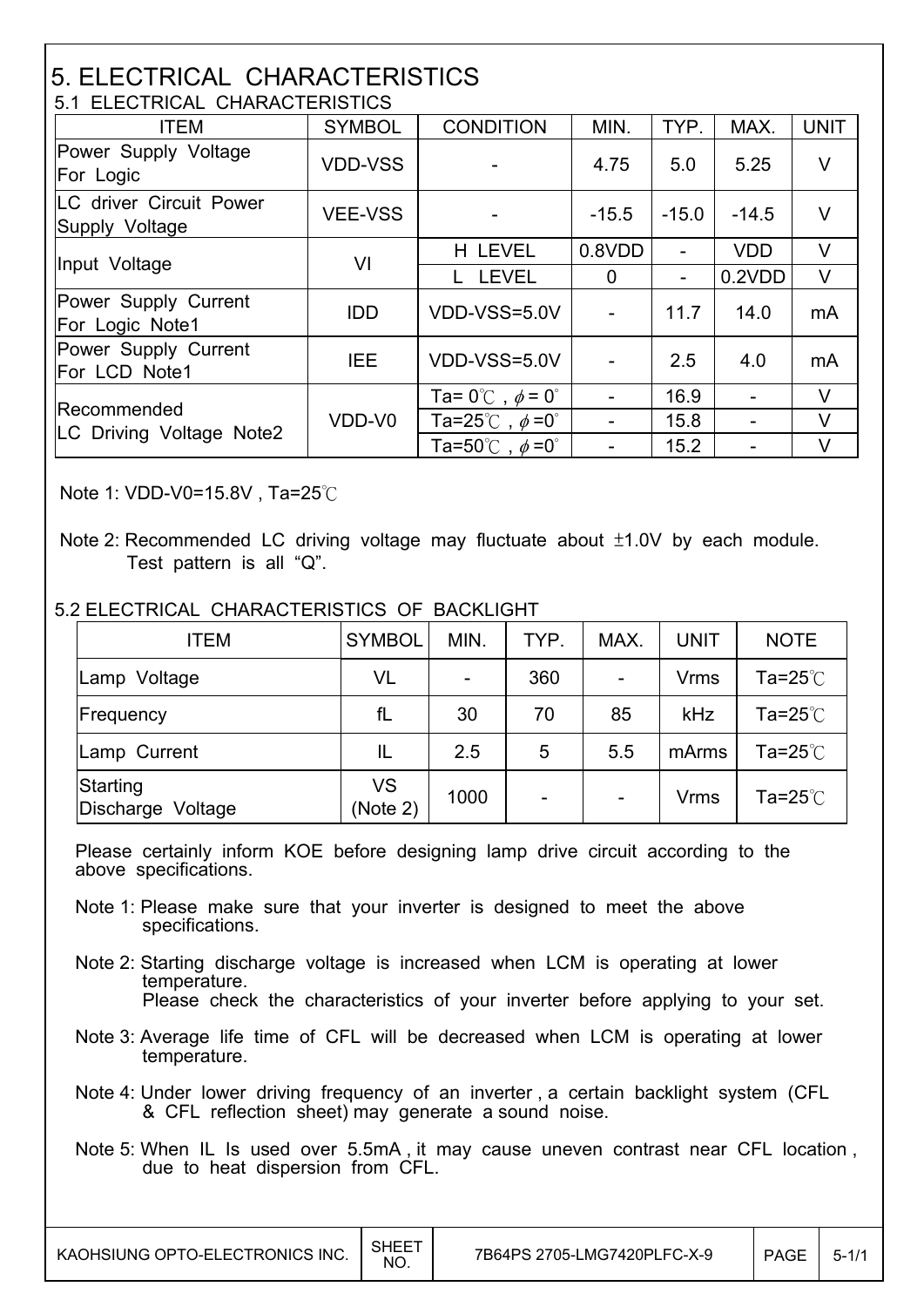## 6. OPTICAL CHARACTERISTICS 6.1 OPTICAL CHARACTERISTICS

|                      |                    |                                           |           |     |      |                          | Ta=25 $\degree$ C (Backlight on) |
|----------------------|--------------------|-------------------------------------------|-----------|-----|------|--------------------------|----------------------------------|
| ITEM                 |                    | SYMBOL CONDITIONAL                        | MIN. TYP. |     | MAX. | <b>UNIT</b>              | <b>NOTE</b>                      |
| Viewing Area         | $\phi$ 2- $\phi$ 1 | $K \geq 2.0$                              | 30        | 40  |      | deg                      | 1,2                              |
| Contrast Ratio       |                    | $\phi = 0^\circ$ , $\theta = 0^\circ$     |           | 20  |      | $\overline{\phantom{0}}$ | 3                                |
| Response Time (Rise) |                    | $\phi = 0^{\circ}$ , $\theta = 0^{\circ}$ |           | 160 |      | ms                       |                                  |
| Response Time (Fall) |                    | $\phi = 0^\circ$ , $\theta = 0^\circ$     |           | 110 |      | ms                       |                                  |

(Measure condition by KOE)







Operating Voltage



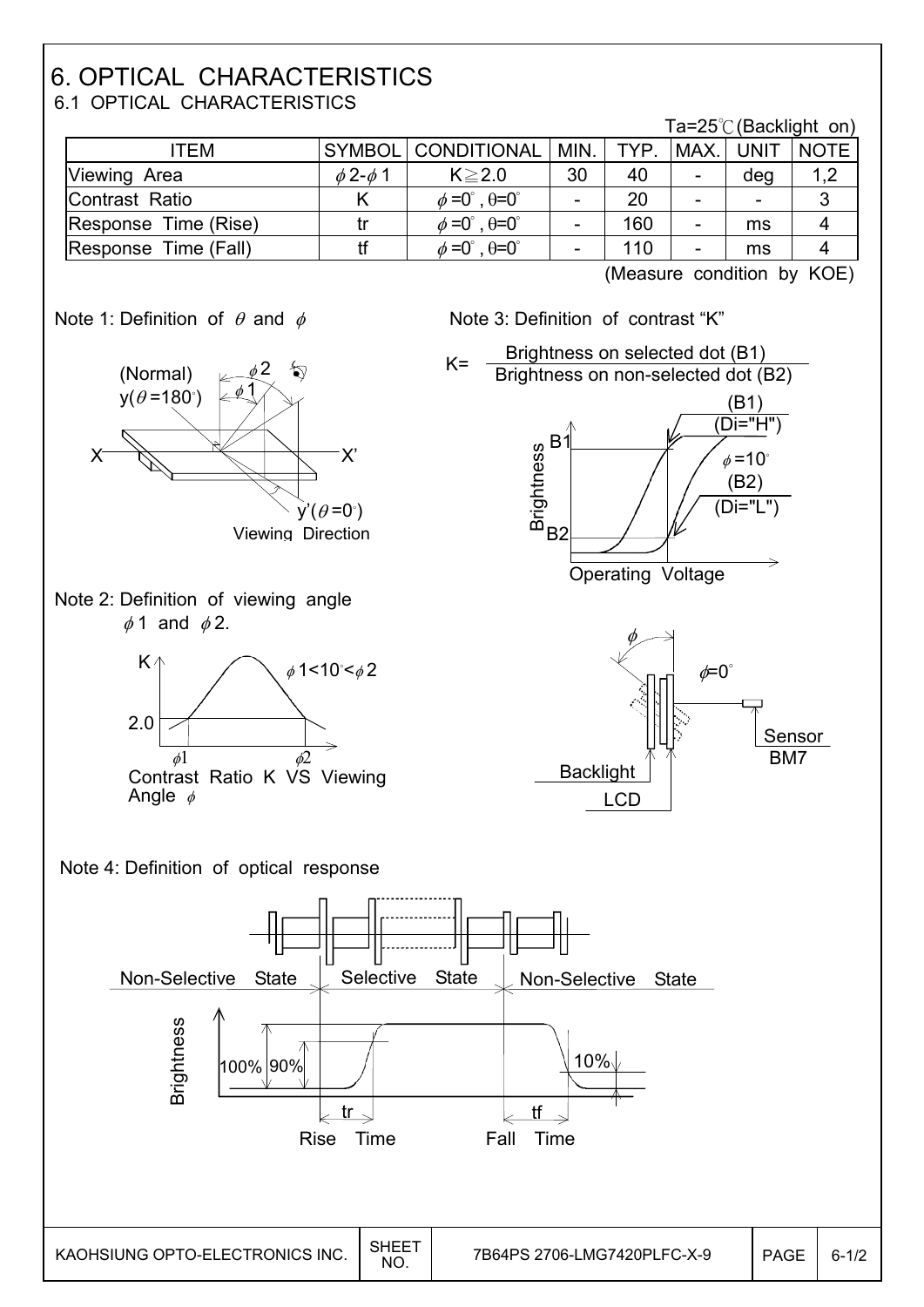## 6.2 OPTICAL CHARACTERISTICS OF BACKLIGHT

| ITEM                         | MIN.                     | TYP.                     | MAX.                     | <b>UNIT</b>       | <b>REMARKS</b>      |
|------------------------------|--------------------------|--------------------------|--------------------------|-------------------|---------------------|
| <b>Brightness</b>            |                          | 150                      |                          | cd/m <sup>2</sup> | $IL = 5mA$          |
|                              | 120                      |                          |                          |                   | Note1,2             |
| Rise Time                    |                          | 5                        |                          | Minute            | $IL = 5mA$          |
|                              | $\overline{\phantom{a}}$ |                          | $\overline{\phantom{a}}$ |                   | Brightness 80%      |
| <b>Brightness Uniformity</b> |                          |                          | ±30                      | $\frac{0}{0}$     | Undermentioned      |
|                              | $\overline{\phantom{a}}$ | $\overline{\phantom{a}}$ |                          |                   | Note <sub>1,3</sub> |

 $CFL$ : Initial, Ta=25 $\degree$ C, VDD-V0=15.8V Display data should be all "ON".

Note 1: Measurement after 10 minutes of CFL operating.

Note 2: Brightness control : 100%

I

I

Note 3: Measure of the following 9 places on the display.

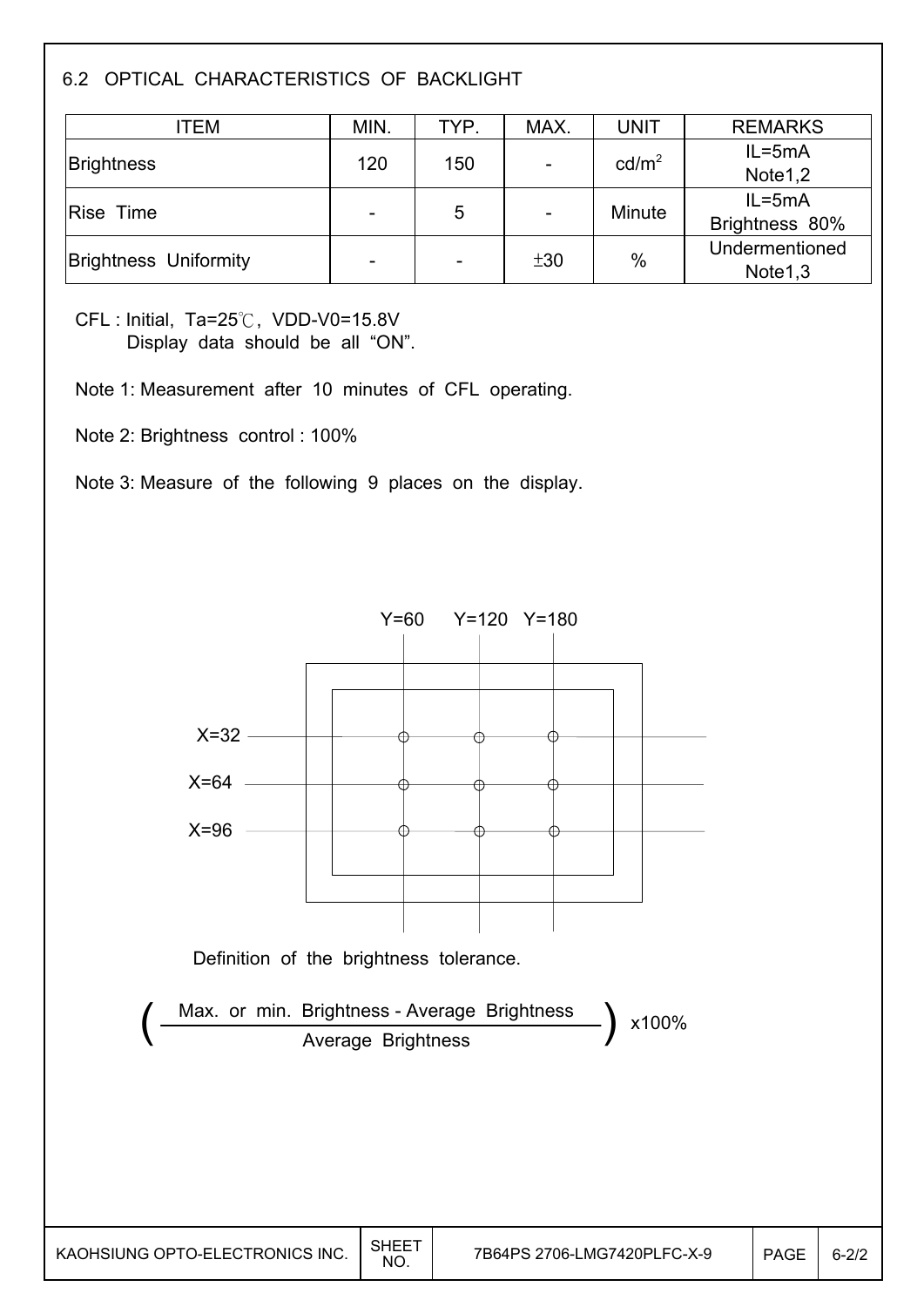#### 7. BLOCK DIAGRAM  $\xrightarrow{Y240}$ Y240 Y1 Y240 IC5 IC5 I<sup>N</sup> IC1 IC1 IC1 IC1  $\xleftarrow{\text{Y161}}$ ∧  $\xleftarrow{\text{Y160}}$  $\overline{C}$ LCD<br>240x128 240x128  $\xleftarrow{\text{Y81}}$  $\overline{\Lambda}$  $\xrightarrow{Y80}$ CFL  $\mathbb{C}^3$  $\frac{\times 128}{\times 1}$ X128 X128 Y1 ⇐ |X  $X128$  $X65<sub>2</sub>$ X64  $\overline{\times}$ IC2  $\overline{C}$ FLM CL1 CL2 VLCD  $\overline{D}$  $\sqrt{ }$ Timing M' ↴  $\frac{8}{13}$ RAM **Controller** Controller Power<br>Circuit OSC  $\infty$ DD<br>VSS<br>> > > <u>V</u><br>>  $\frac{1}{2}$   $\frac{1}{2}$   $\frac{1}{2}$   $\frac{1}{2}$   $\frac{1}{2}$   $\frac{1}{2}$   $\frac{1}{2}$   $\frac{1}{2}$   $\frac{1}{2}$   $\frac{1}{2}$   $\frac{1}{2}$   $\frac{1}{2}$   $\frac{1}{2}$   $\frac{1}{2}$   $\frac{1}{2}$   $\frac{1}{2}$   $\frac{1}{2}$   $\frac{1}{2}$   $\frac{1}{2}$   $\frac{1}{2}$   $\frac{1}{2}$   $\frac{1}{2}$  DB0 DB7 P/N VCFL+ VCFL-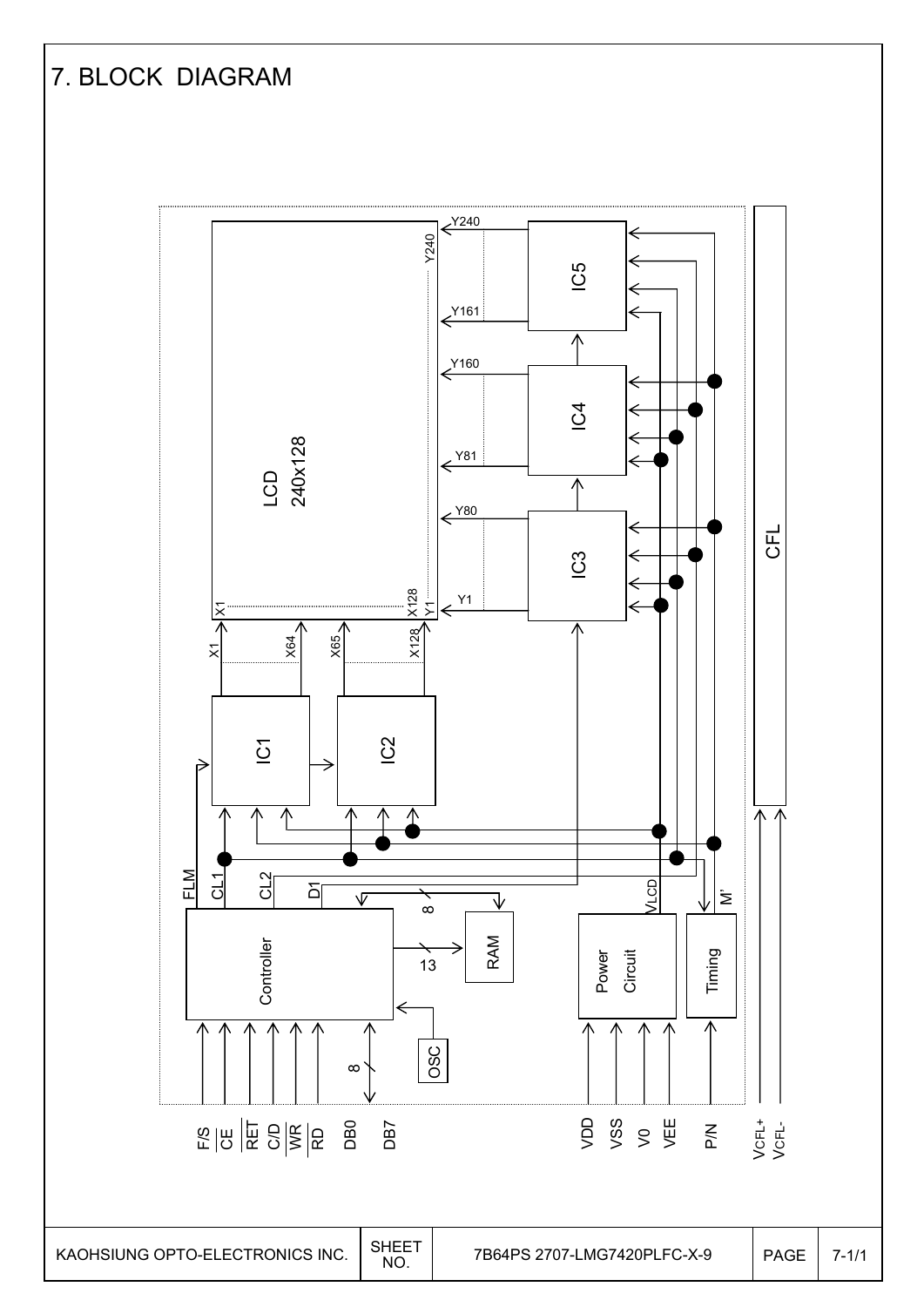#### 8. INTERFACE TIMING 8.1 INTERFACE TIMING

 $\overline{\phantom{a}}$ 

| <b>ITEM</b>            | <b>SYMBOL</b> | MIN. | TYP.                     | MAX. | <b>UNIT</b> |
|------------------------|---------------|------|--------------------------|------|-------------|
| C / D Setup Time       | tCDS          | 100  | $\overline{\phantom{a}}$ |      | ns          |
| $ C / D$ Hold Time     | tCDH          | 10   | $\overline{\phantom{a}}$ |      | ns          |
| CE, RD, WR Pulse Width | tCE, tRD, tWR | 80   | $\overline{\phantom{0}}$ |      | ns          |
| Data Setup Time        | tDS           | 80   | $\overline{\phantom{a}}$ |      | ns          |
| Data Hold Time         | tDH           | 40   | -                        |      | ns          |
| <b>Access Time</b>     | tACC          |      |                          | 150  | ns          |
| Output Hold Time       | tOH           | 10   | -                        | 50   | ns          |

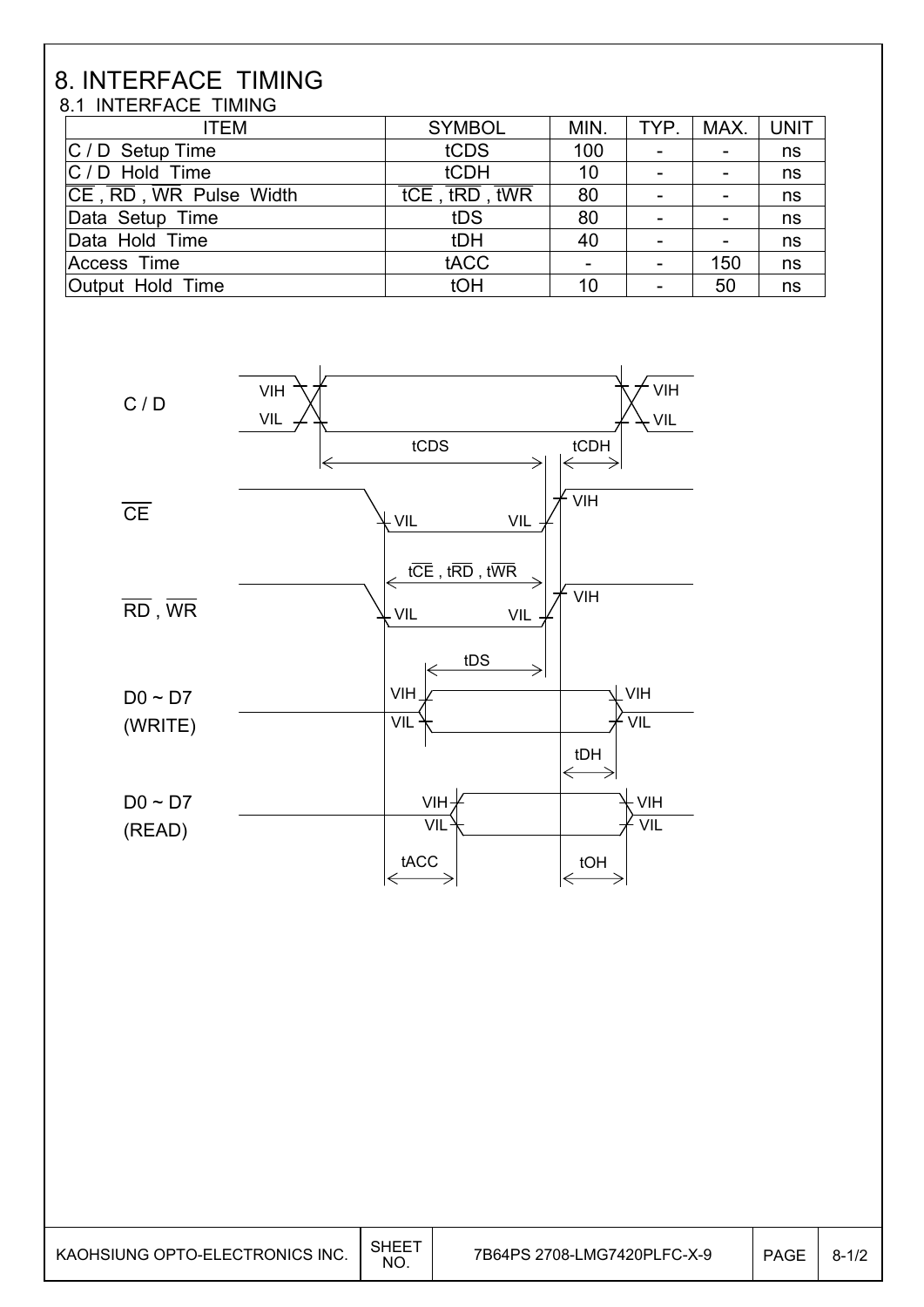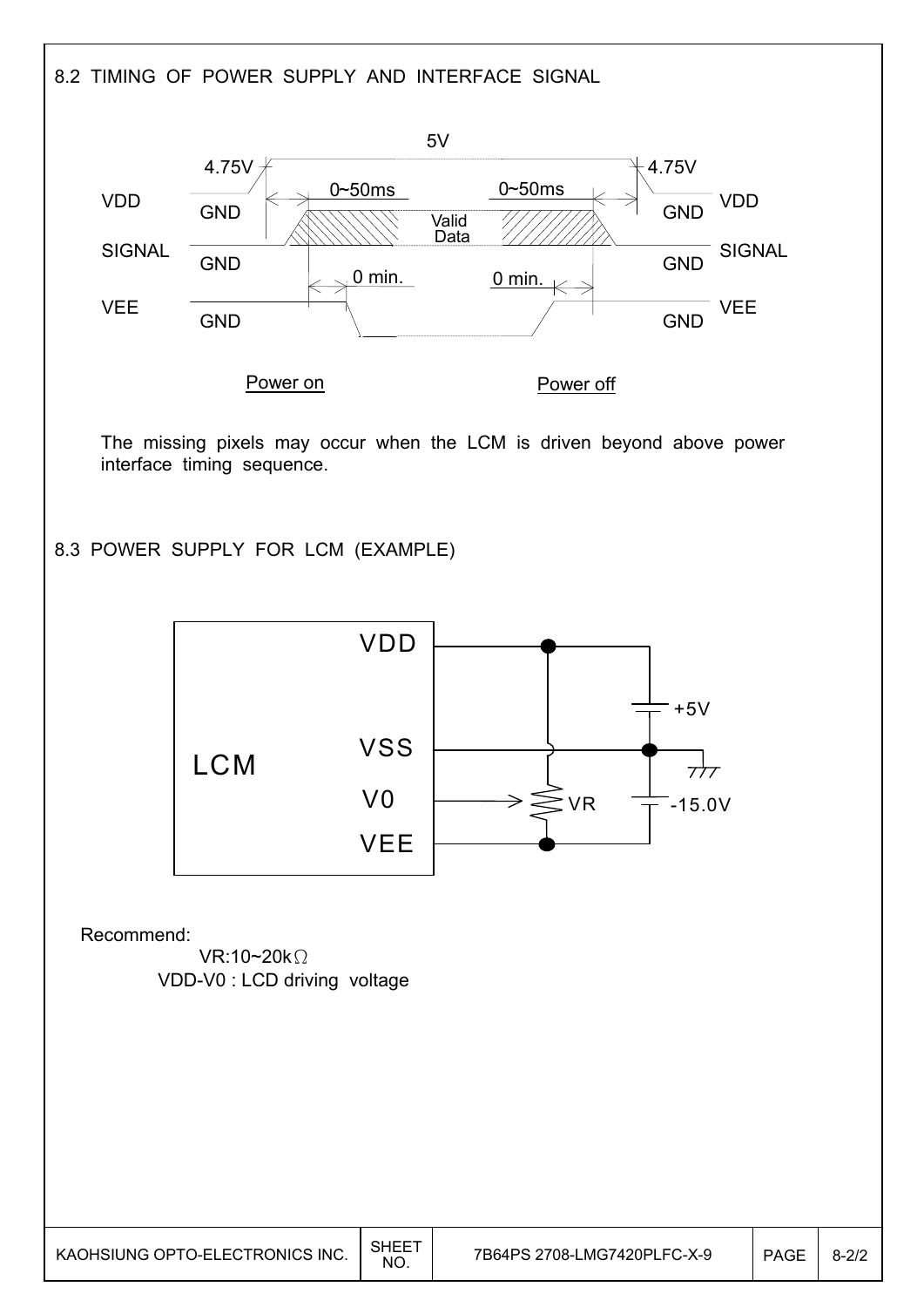



 $PAGE | 9-1/3$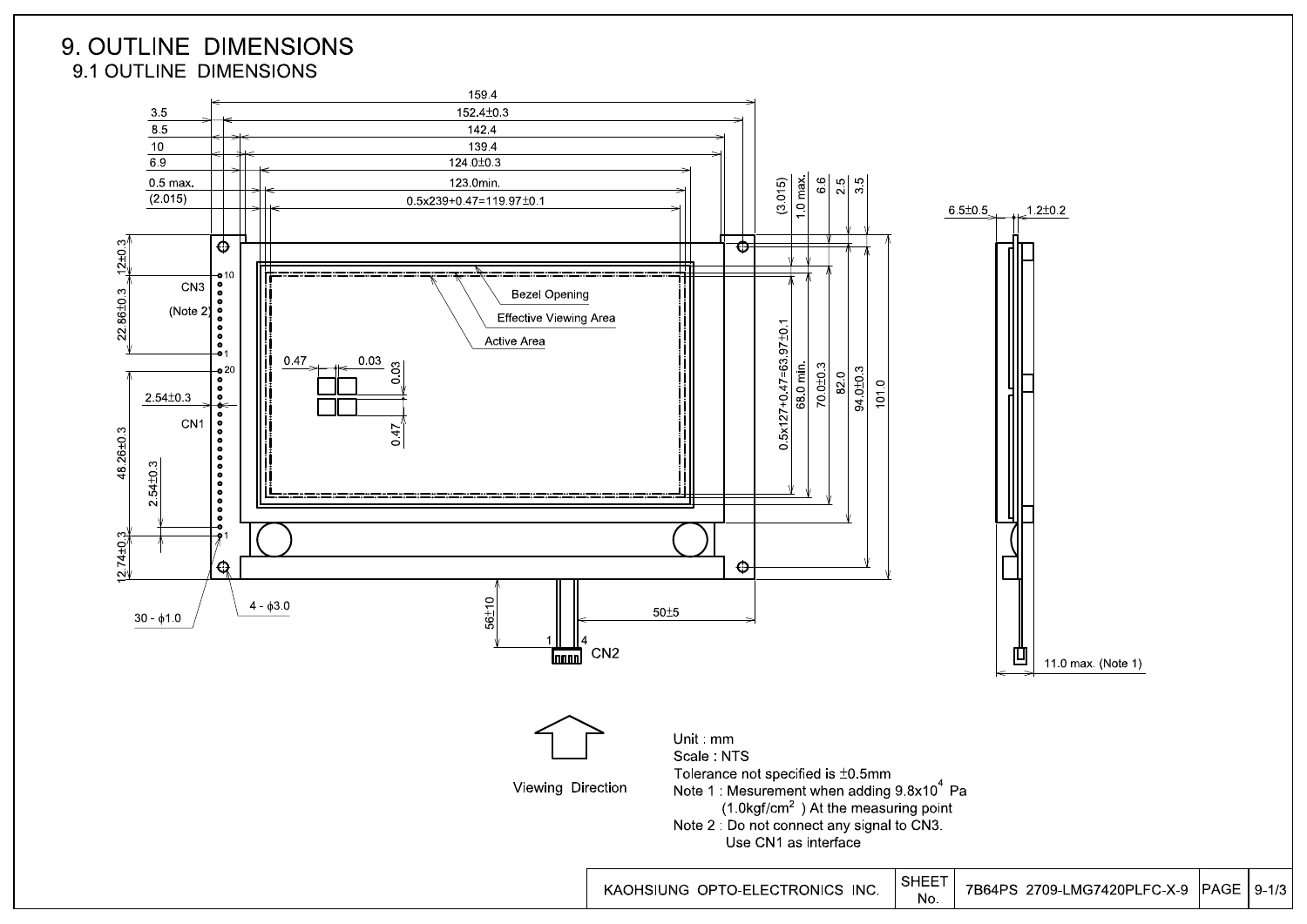

 Unit : mm Measurement Tolerance :  $±0.1$ 

| KAOHSIUNG OPTO-ELECTRONICS INC. | SHEE<br>NG. | 7B64PS 2709-LMG7420PLFC-X-9 | <b>PAGE</b> | $9 - 2/3$ |
|---------------------------------|-------------|-----------------------------|-------------|-----------|
|---------------------------------|-------------|-----------------------------|-------------|-----------|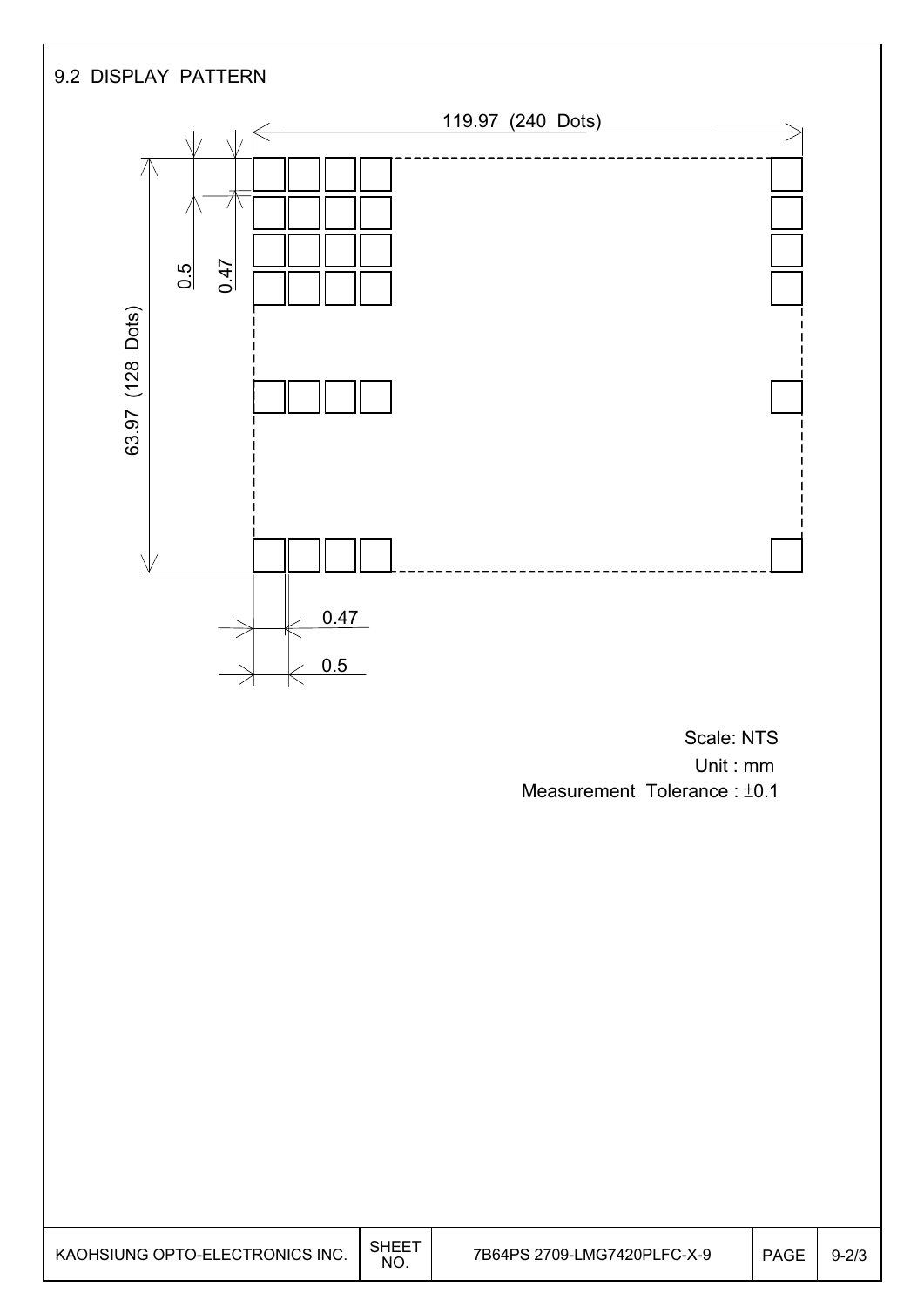#### 9.3 INTERNAL PIN CONNECTION

C<sub>N1</sub>

I

| ◡╷▾╷           |                        |                                                                                                           |
|----------------|------------------------|-----------------------------------------------------------------------------------------------------------|
| PIN No.        | <b>SYMBOL</b>          | <b>FUNCTION</b>                                                                                           |
| A <sub>1</sub> | VSS(0V)                | Ground                                                                                                    |
| A2             | $VDD(+5V)$             | Power supply for logic circuit                                                                            |
| A3             | V <sub>0</sub>         | Power supply for LCD drive                                                                                |
| A4             | C/D                    | WR="L": C/D="H" Command write<br>$C/D="L" Data write$<br>RD="L": C/D="H" Status read<br>C/D="L" Data read |
| A5             | $\overline{\text{WR}}$ | Data write (Data write at "L")                                                                            |
| A6             | $\overline{RD}$        | Data read (Read data at "L")                                                                              |
| $A7 - 14$      | DB0~DB7                | Data bus                                                                                                  |
| A15            | CE                     | Chip enable ( $\overline{CE}$ must be "L")                                                                |
| A16            | $\overline{\sf RET}$   | Reset                                                                                                     |
| A17            | <b>VEE(-15V)</b>       | Power supply for LCD drive                                                                                |
| A18            | D.OFF                  | NC/Display, GND/Display off                                                                               |
| A19            | F/S                    | Character font select: F/S="H" 6*8Font<br>$F/S="L" 8*8Font$                                               |
| A20            | P/N                    | Display mode reverse.                                                                                     |

CN2

I I

| <b>INTERRFACE</b> |     | PIN No. | <b>SYMBOL</b> | <b>EVEL</b>              | <b>FUNCTION</b>      |
|-------------------|-----|---------|---------------|--------------------------|----------------------|
| CFL               | CFL |         | GND           | $\overline{\phantom{0}}$ | <b>ICFL</b> ground   |
| I/F               |     |         | N.C           | -                        | No connection        |
|                   |     |         | N.C           | $\overline{\phantom{a}}$ | No connection        |
|                   |     |         | H.V           |                          | Power supply for CFL |

CFL I/F : JAE IL-G-4S-S3C2-SA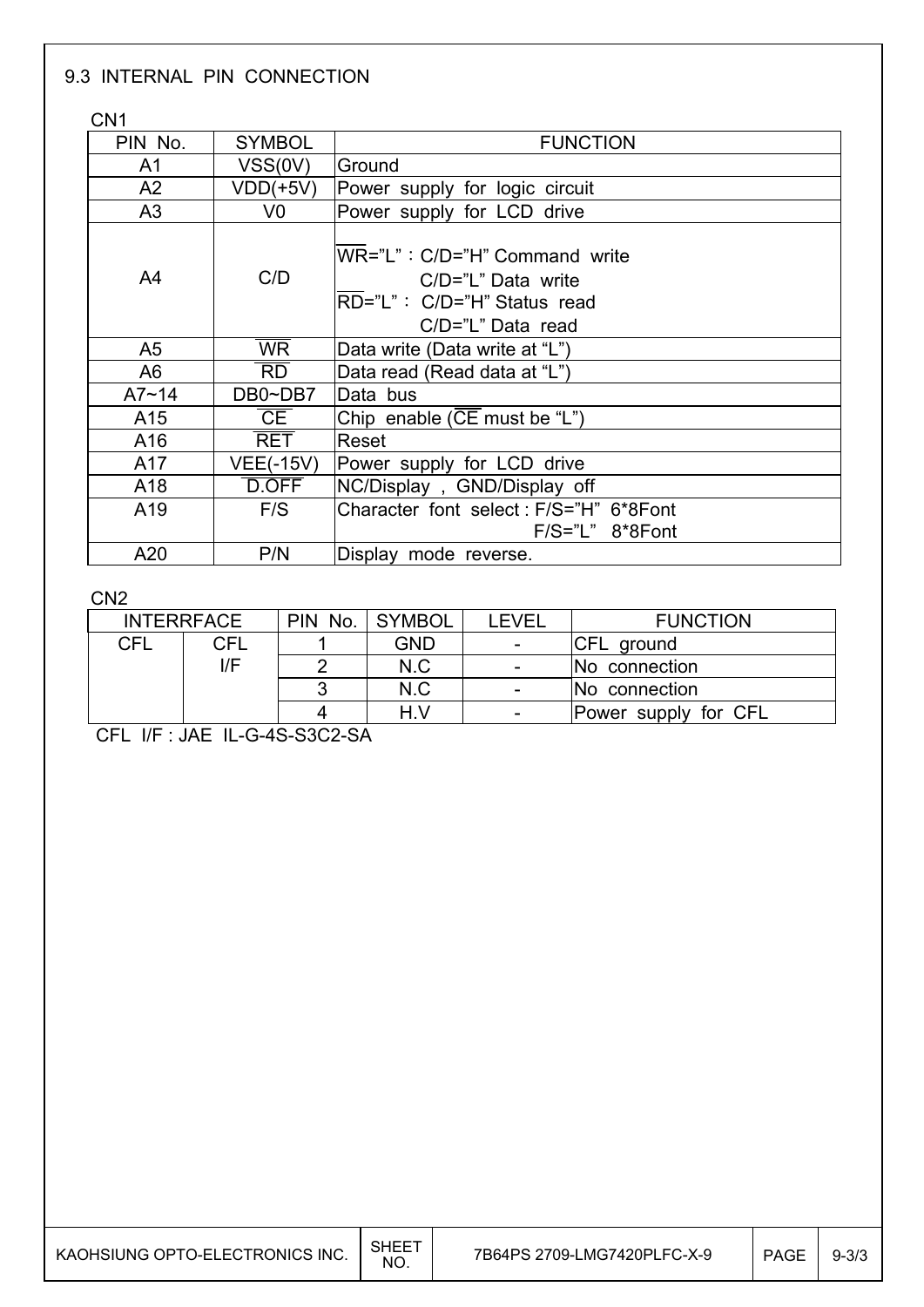## 10. APPEARANCE STANDARD

10.1 APPEARANCE INSPECTION CONDITION

Visual inspection should be done under the following condition.

- (1) In the dark room
- (2) With CFL panel lighted with prescribed inverter circuit.
- (3) With eyes 25cm distance from LCM.
- (4) Viewing angle within 45 degrees from the vertical line to the center of LCD.



### 10.2 DEFINITION OF EACH ZONE

A zone : Within the effective display area specified at page 9-1/3 of this document.

 B zone : Area between the window of bezel line and the effective display area line specified at page 9-1/3 of this document.

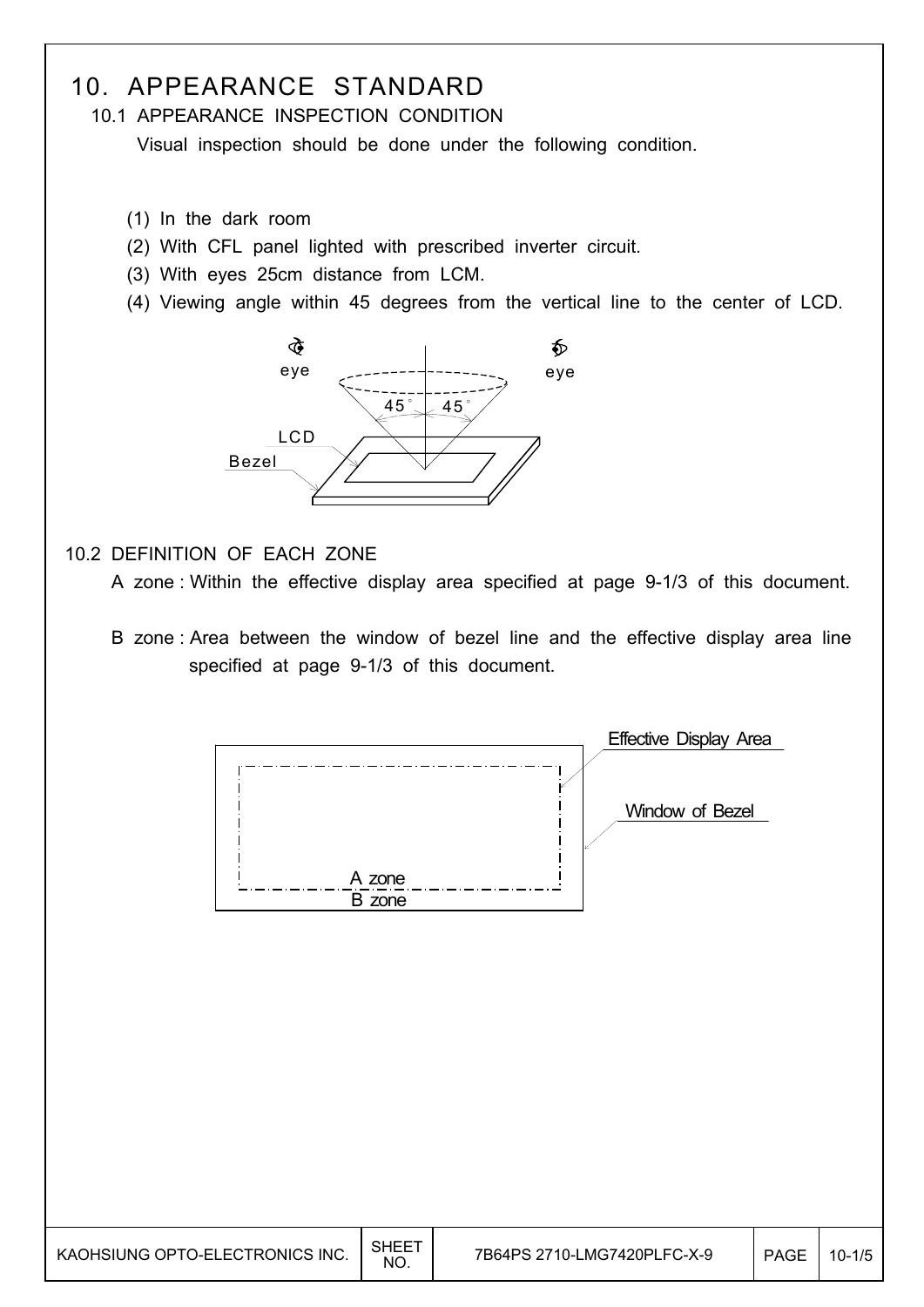### 10.3 APPEARANCE SPECIFICATION

(1) LCD appearance

\*) If the problem occurs about this item, the responsible person of both party (customer and KOE) will discuss more detail.

| No. | <b>ITEM</b>           | <b>CRITERIA</b>                                   |                          |                           |                |               |                |
|-----|-----------------------|---------------------------------------------------|--------------------------|---------------------------|----------------|---------------|----------------|
|     | <b>Scratches</b>      | Serious one is not allowed                        |                          |                           |                |               |                |
|     | Dent                  | Serious one is not allowed                        |                          |                           |                |               |                |
|     | Wrinkles In Polarizer | Serious one is not allowed                        |                          |                           |                |               |                |
|     | <b>Bubbles</b>        | Average Diameter D(mm)                            |                          | Maximum Number Acceptable |                |               |                |
|     |                       | $D \leq 0.2$                                      |                          | Ignored                   |                |               |                |
|     |                       | $0.2 < D \le 0.3$                                 |                          |                           | 12             | $\Omega$      |                |
|     |                       | $0.3 < D \le 0.5$                                 |                          |                           | 3              |               |                |
|     |                       | 0.5 < D                                           |                          |                           | None           |               |                |
|     | Stains,               |                                                   |                          | Filamentous               |                |               |                |
|     | Foreign               | LENGTH L(mm)                                      | Width W(mm)              |                           | Maximum Number |               |                |
| L   | <b>Materials</b>      |                                                   |                          |                           | Acceptable     | $\mathcal{O}$ | $\star$        |
|     | Dark spot             | $L \leq 2.0$                                      | $W \le 0.03$             |                           | Ignored        |               |                |
| C   |                       | $L \le 3.0$                                       | $0.03\!<\!W\!\leq\!0.05$ |                           | 6              |               |                |
| D   |                       |                                                   | $0.05\!<\!W$             |                           | None           |               |                |
|     |                       | Round                                             |                          |                           |                |               |                |
|     |                       | Average                                           |                          | Maximum Number            | Minimum        |               |                |
|     |                       | Diameter D(mm)                                    | Acceptable               |                           | Space          |               |                |
|     |                       | D < 0.2                                           |                          | Ignored                   |                | $\Omega$      | $\star$        |
|     |                       | $0.2 \leq D \leq 0.3$                             | 6                        |                           | <b>10 mm</b>   |               |                |
|     |                       | $0.3 \leq D < 0.4$                                | $\overline{4}$           |                           | 30 mm          |               |                |
|     |                       | $0.4 \leq D$                                      |                          | None                      |                |               |                |
|     |                       | The whole number Filamentous + Round = $5$        |                          |                           |                |               |                |
|     |                       | Those wiped out easily are acceptable             |                          |                           |                |               | $\overline{O}$ |
|     | Pinhole               | $(A+B)/2 \leq 0.15$ Maximum number: Ignored       |                          |                           |                |               |                |
|     |                       | $0.15 < (A+B)/2 \leq 0.3$ Maximum number: Ignored |                          |                           |                | $\Omega$      | $\blacksquare$ |
|     |                       | $C \leq 0.03$ Maximum number: Ignored             |                          |                           |                |               |                |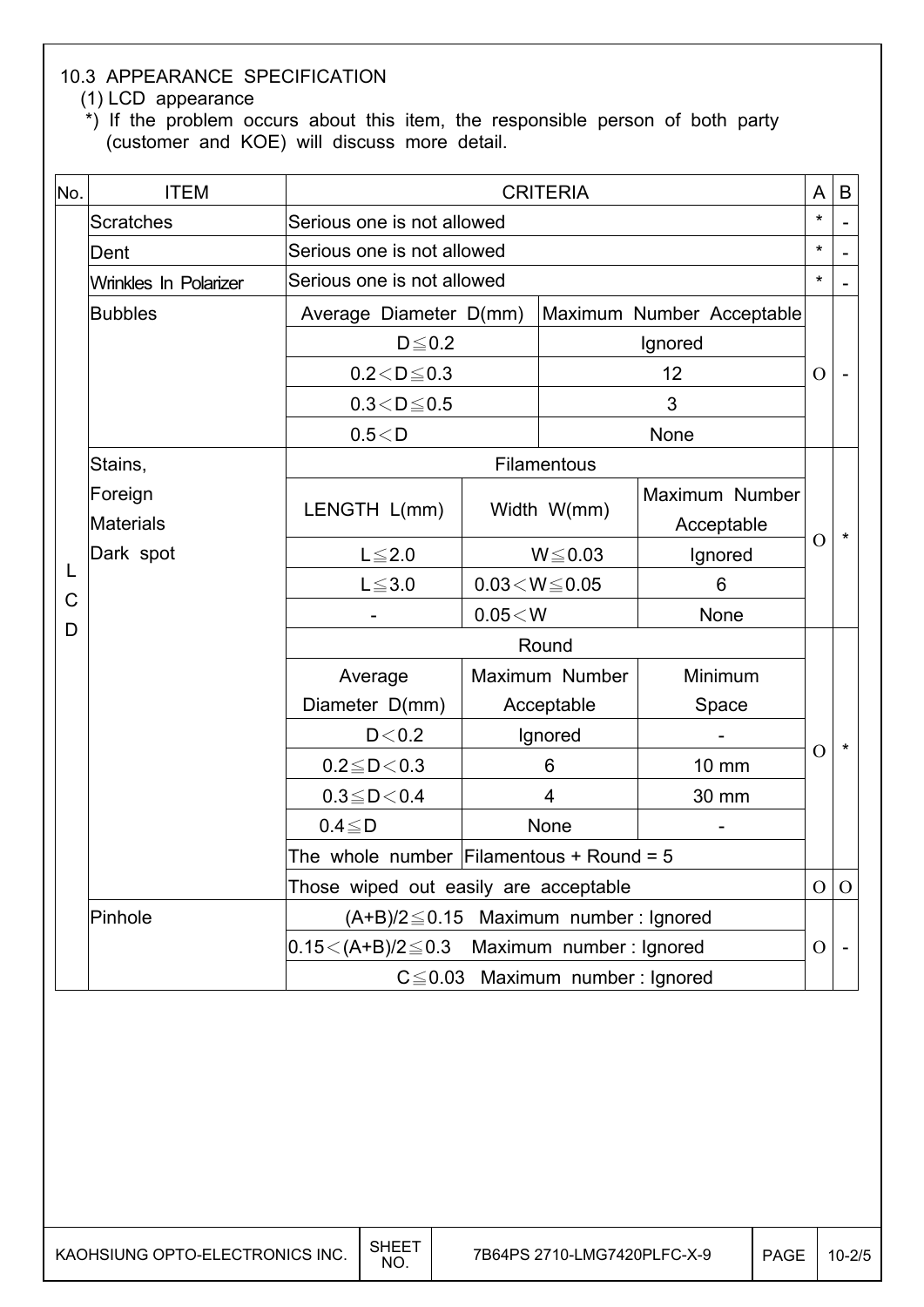| No.         | <b>ITEM</b>         |                         | <b>CRITERIA</b> |               |                |   |         | A        | $\mathsf B$              |
|-------------|---------------------|-------------------------|-----------------|---------------|----------------|---|---------|----------|--------------------------|
|             | Contrast            | Average                 |                 | Maximum       |                |   | Minimum |          |                          |
|             | <b>Irregularity</b> | <b>Diameter</b>         |                 | <b>Number</b> |                |   | Space   |          |                          |
|             | (Spot)              | D(mm)                   |                 | Acceptable    |                |   |         |          |                          |
|             |                     | $D \le 0.25$            |                 | Ignored       |                |   |         | $\Omega$ |                          |
|             |                     | $0.25 < D \le 0.35$     |                 | 10            |                |   | 20mm    |          |                          |
| L           |                     | $0.35\!<\!D\!\leq\!0.5$ |                 | 4             |                |   | 20mm    |          |                          |
|             |                     | 0.5 < D                 |                 | None          |                |   |         |          |                          |
| $\mathsf C$ | Contrast            | Width                   |                 | Length        | Maximum        |   | Minimum |          |                          |
|             | <b>Irregularity</b> | W/mm)                   |                 | L(mm)         | <b>Number</b>  |   | Space   |          |                          |
| D           | (A Pair of          |                         |                 |               | Acceptable     |   |         |          |                          |
|             | Scratch)            | $W \le 0.25$            |                 | $L \leq 1.2$  | $\overline{2}$ |   | 20mm    |          |                          |
|             |                     | $W \le 0.2$             |                 | $L \leq 1.5$  | 3              |   | 20mm    | O        | $\overline{\phantom{0}}$ |
|             |                     | $W \le 0.15$            |                 | $L \leq 2.0$  | 3              |   | 20mm    |          |                          |
|             |                     | $W \le 0.1$             |                 | $L \leq 3.0$  | 4              |   | 20mm    |          |                          |
|             |                     | The whole number        |                 |               |                | 6 |         |          |                          |

 $\overline{\phantom{a}}$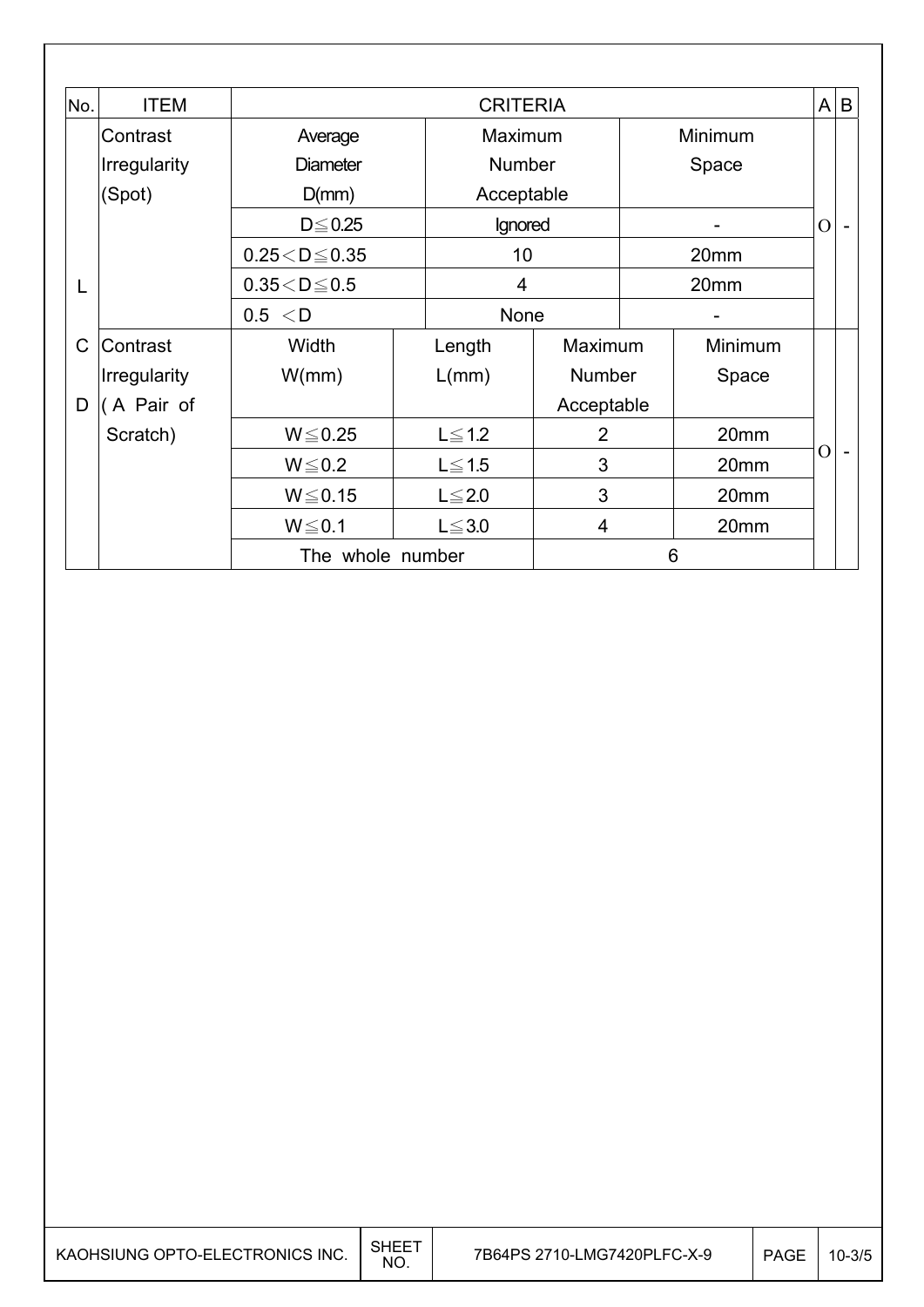| No.                                        | <b>ITEM</b>       |                   |              | <b>CRITERIA</b> |                 | A              | $\sf B$ |
|--------------------------------------------|-------------------|-------------------|--------------|-----------------|-----------------|----------------|---------|
|                                            | Dark Spots        | Average Diameter  |              | Maximum Number  |                 |                |         |
| $\mathcal C$                               | <b>White Spot</b> | D(mm)             |              |                 | Acceptable      | $\overline{O}$ |         |
| F                                          | Foreign Materials | $D \leq 0.4$      |              |                 | Ignored<br>None |                |         |
|                                            | (Spot)            | 0.4 $<$ D         |              |                 |                 |                |         |
| B<br>Foreign Materials<br>A<br>(Line)<br>C |                   | Width             | Length       |                 | Maximum Number  |                |         |
|                                            |                   | W/mm)<br>L/mm)    |              |                 | Acceptable      |                |         |
|                                            |                   |                   | $L \leq 2.5$ |                 |                 | $\Omega$       |         |
|                                            |                   | $W \le 0.2$       | 2.5 < L      |                 | None            |                |         |
| K                                          |                   | 0.2 < W           |              |                 | <b>None</b>     |                |         |
|                                            |                   | Width             | Length       |                 | Maximum Number  |                |         |
|                                            |                   | W/mm)             | L/mm)        |                 | Acceptable      |                |         |
| G                                          |                   | $W \le 0.1$       |              |                 | Ignored         |                |         |
| H                                          | <b>Scratches</b>  |                   |              | $L \le 11.0$    |                 | $\mathcal{O}$  |         |
| Τ                                          |                   | $0.1 < W \le 0.2$ | 11.0 < L     |                 | None            |                |         |
|                                            |                   | 0.2 < W           |              |                 | <b>None</b>     |                |         |

 $\overline{\phantom{a}}$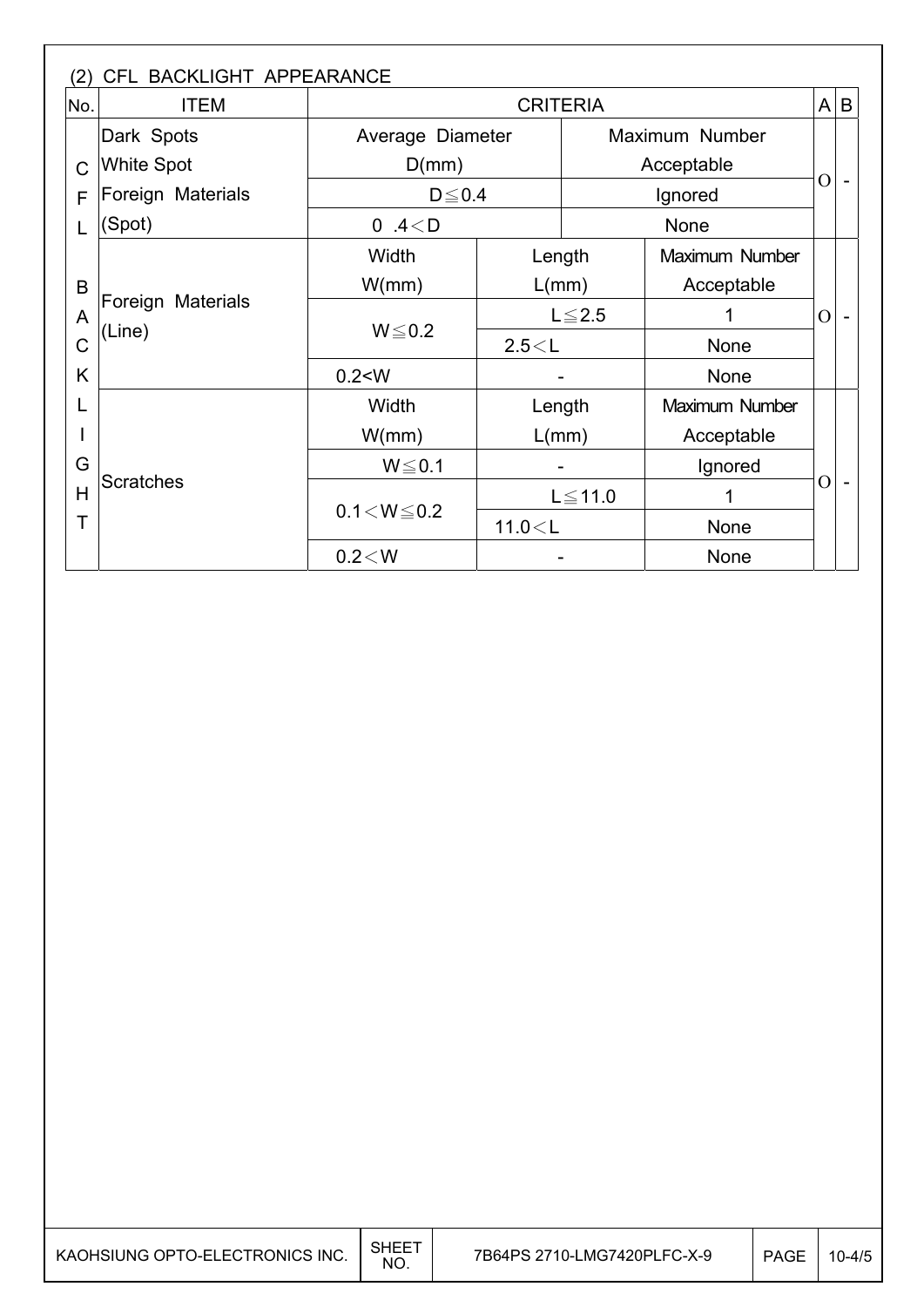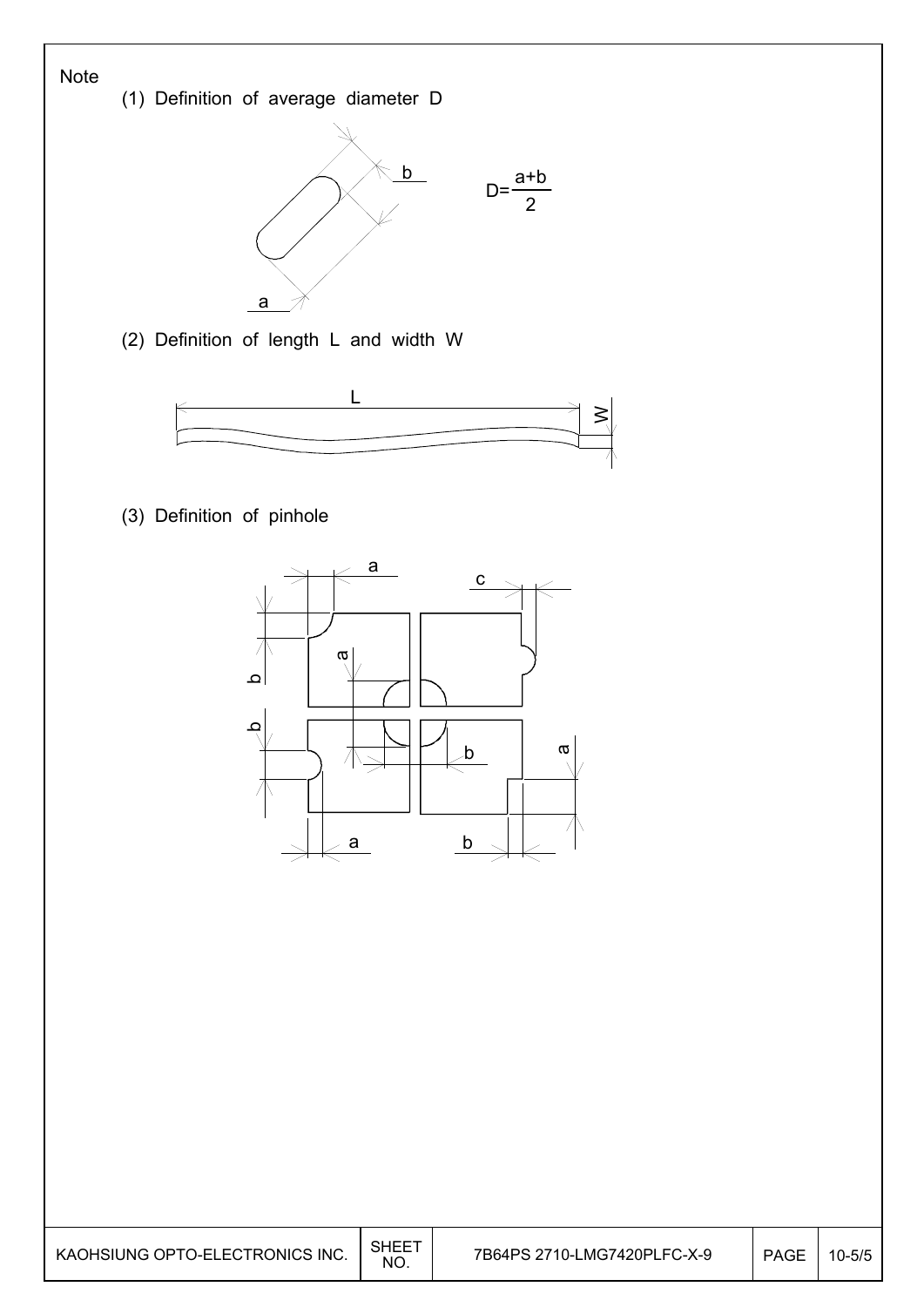![](_page_19_Figure_0.jpeg)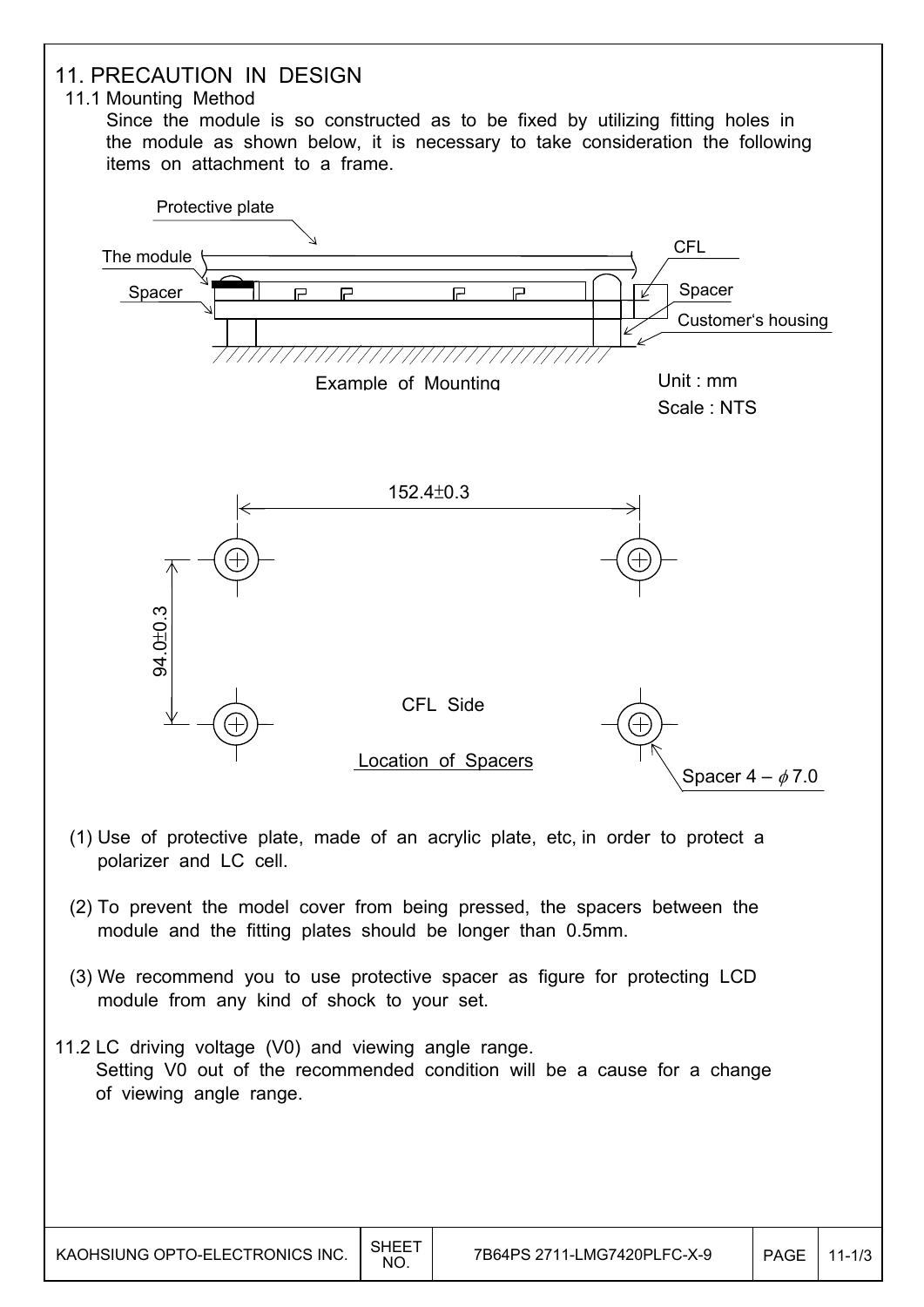#### 11.3 CAUTION AGAINST STATIC CHARGE

 As this module is provided with C-MOS LSI, the care to take such a precaution as to grounding the operator's body is required when handling it.

#### 11.4 POWER ON SEQUENCE

 Input signals should not be applied to LCD module before power supply voltage is applied and reaches to specified voltage  $(5\pm0.25V)$ . If above sequence is not kept, C-MOS LSIS of LCD modules may be damaged due to latch up problem.

#### 11.5 PACKAGING

- (1) No. leaving products is preferable in the place of high humidity for a long period of time. for their storage in the place where temperature is  $35^\circ$  or higher, special care to prevent them from high humidity is required. A combination of high temperature and high humidity may cause them polarization degradation as well as bubble generation and polarizer peel-off. Please keep the temperature and humidity within the specified range for use and storing.
- (2) Since upper polarizers and lower aluminum plates tend to be easily damaged, they should be handled with full care so as not to get them touched, pushed or rubbed by a piece of glass, tweezers and anything else which are harder than a pencil lead 3h.
- (3) As the adhesives used for adhering upper/lower polarizers and aluminum plates are made of organic substances which will be deteriorated by a chemical reaction with such chemicals as acetone, toluene ethanol and isopropyl alcohol. The following solvents are recommended for use:

normal hexane

 please contact us when it is necessary for you to use chemicals other than the above.

 (4) Lightly wipe to clean the dirty surface with absorbent cotton waste or other soft material like chamois, soaked in the chemicals recommended without scrubbing it hardly.

 To prevent the display surface from damage and keep the appearance in good state, it is sufficient, in general, to wipe it with absorbent cotton.

- (5) Immediately wipe off saliva or water drop attached on the display area because its long period adherence may cause deformation or faded color on the spot.
- (6) Fogy dew deposited on the surface and contact terminals due to coldness will be a cause for polarizer damage, stain and dirt on product. When necessary to take out the products from some place at low temperature for test, etc. It is required for them to be warmed up in a container once at the temperature higher than that of room.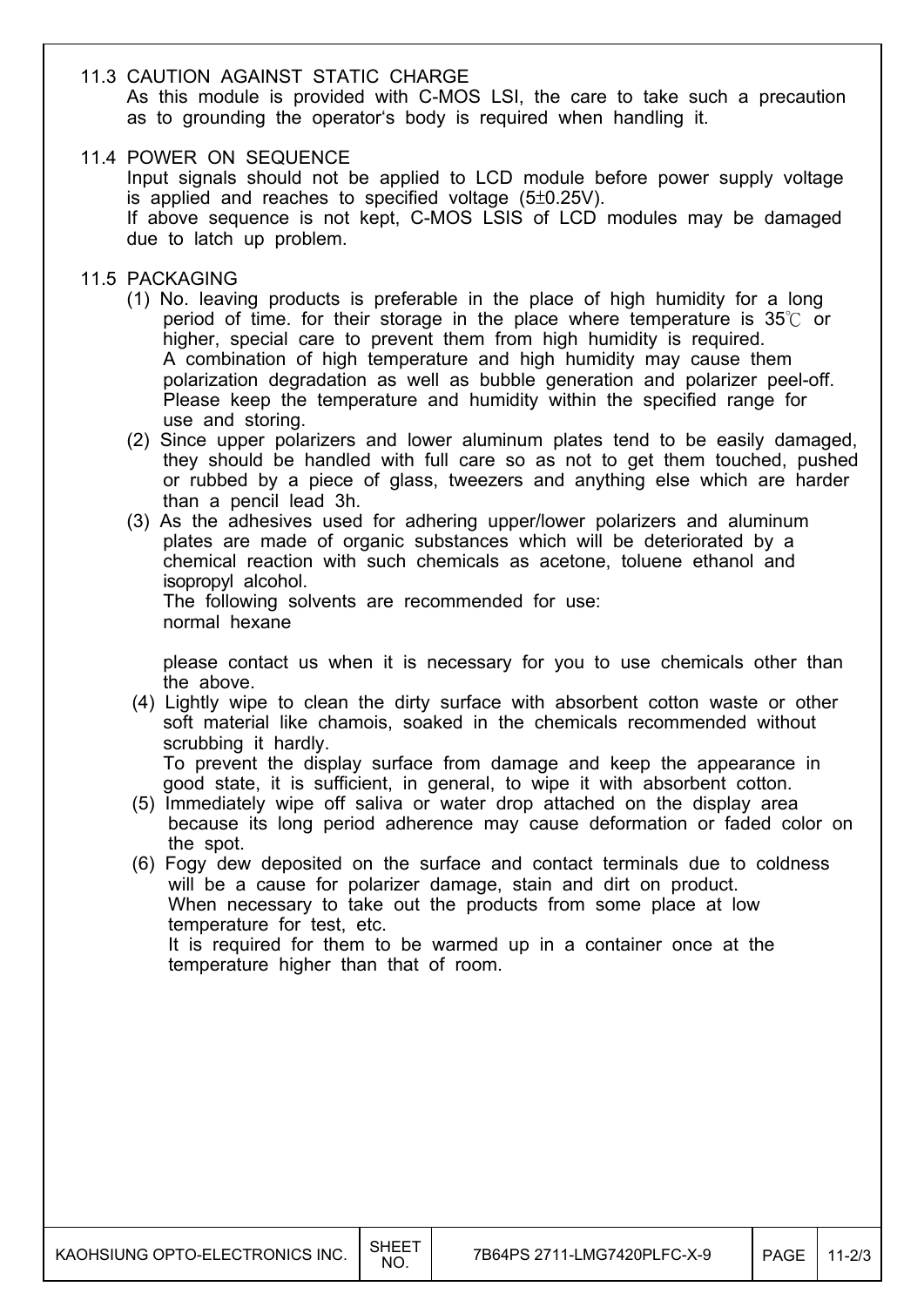- (7) Touching the display area and contact terminals with bare hands and contaminating them are prohibited, because the stain on the display area and poor insulation between terminals are often caused by being touched by bare hands. (There are some cosmetics detrimental to polarizers.)
- (8) In general the quality of glass is fragile so that it tends to be cracked or chipped in handling, specially on its periphery please be careful not give it sharp shock caused by dropping down, ect.
- 11.6 CAUTION FOR OPERATION
	- (1) It is an indispensable condition to drive LCD's within the specified voltage limit since the higher voltage than the limit causes the shorter LCD life. An electrochemical reaction due to direct current causes LCD's undesirable deterioration, so that the use of direct current driver should be avoided.
	- (2) Response time will be extremely delayed at lower temperature than the operating temperature range and on the other hand at higher temperature LCD's show dark blue color in them.

 However those phenomena do not mean inpediment or out of order with LCD's which will come back in the specified operating temperature range.

- (3) If the display area is pushed hard during operation, some font will be abnormally displayed but it resumes normal condition after turning off once.
- (4) A slight dew depositing on terminals is a cause for electrochemical reaction resulting in terminal open circuit.

Usage under the relative condition of  $40^{\circ}$ C 50%RH less is required.

#### 11.7 STORAGE

 In case of storing for a long period of time (for instance, for years) for the purpose of replacement use, the following ways are recommended.

- (1) Storage in a polyethylene bag with the opening sealed so as not to enter fresh air outside in it, and with no desiccant.
- (2) The placing in a dark room where neither exposure to direct sunlight nor light is, keeping temperature in the range from  $0^{\circ}$  to  $35^{\circ}$ .
- (3) Storing with no touch on polarizer surface by anything else.
- (It is recommended to stone them as they have been contained in the inner container at the time of delivery from us.)

#### 11.8 SAFETY

- (1) It is recommendable to crash damaged or unnecessary LCD's into pieces and wash off liquid crystal by either of solvents such as acetone and ethanol, which shoud be burned up later.
- (2) When any liquid leaked out of a damaged glass gall comes in contact with your hands, please wash it off well with soap and water.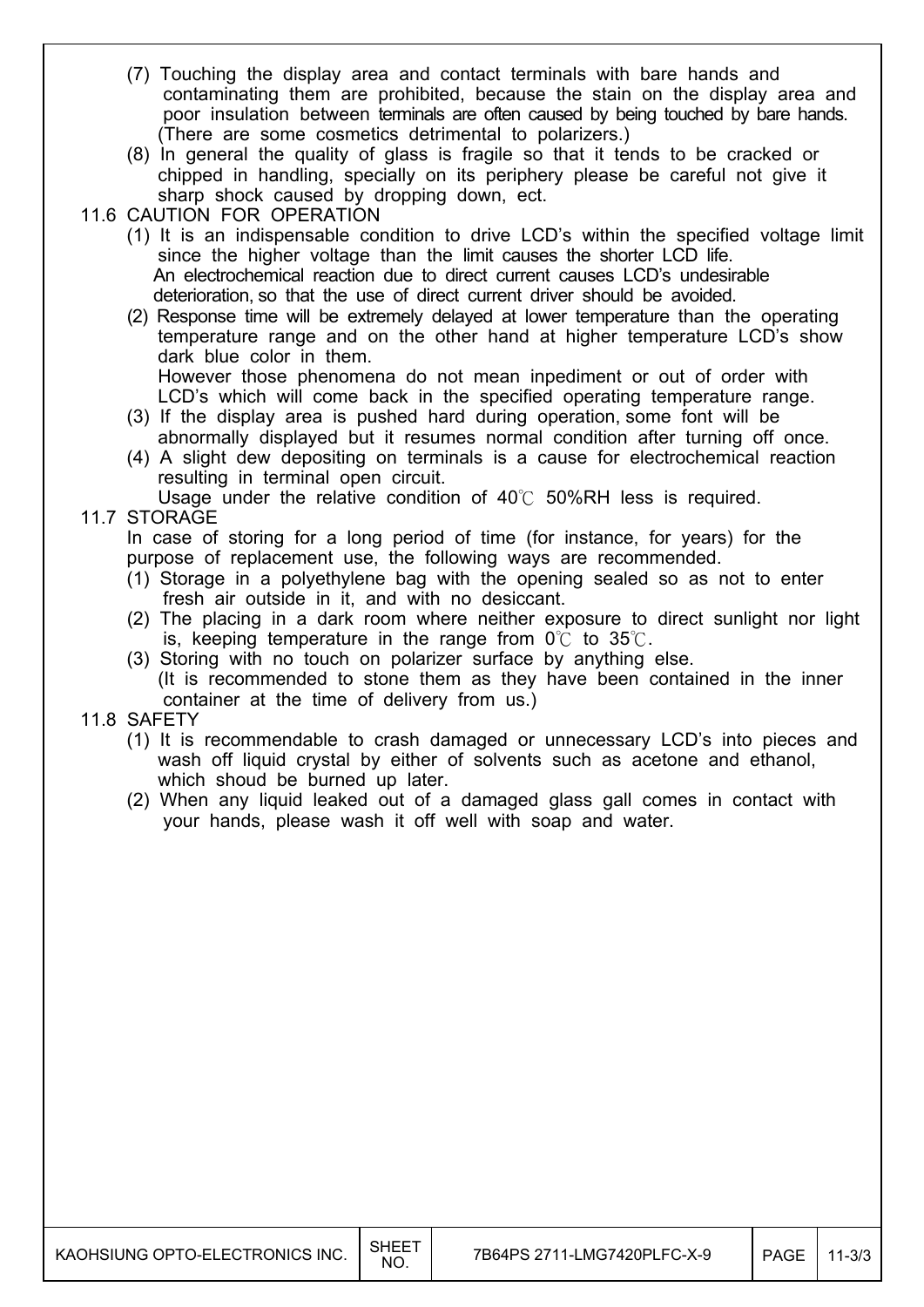# 12. DESIGNATION OF LOT MARK

## 12.1 Lot Mark

Lot mark is consisted of 4 digits for production lot.

![](_page_22_Figure_3.jpeg)

| <b>YEAR</b> | <b>FIGURE IN</b><br>LOT MARK |
|-------------|------------------------------|
| 2012        | 2                            |
| 2013        | 3                            |
| 2014        | 4                            |
| 2015        | ҕ                            |

| <b>MONTH</b> | <b>FIGURE IN</b><br><b>LOT MARK</b> | <b>MONTH</b> | <b>FIGURE IN</b><br><b>LOT MARK</b> |
|--------------|-------------------------------------|--------------|-------------------------------------|
| Jan.         | 01                                  | Jul.         | 07                                  |
| Feb.         | 02                                  | Aug.         | 08                                  |
| Mar.         | 03                                  | Sep.         | 09                                  |
| Apr.         | 04                                  | Oct.         | 10                                  |
| May          | 05                                  | Nov.         | 11                                  |
| Jun.         | 06                                  | Dec.         | 12                                  |

| WEEK<br>(DAY IN | <b>FIGURE IN</b><br>LOT MARK |
|-----------------|------------------------------|
| <b>CALENDAR</b> |                              |
| 01~07           | 1                            |
| $08 - 14$       | 2                            |
| 15~21           | 3                            |
| $22 - 29$       | 4                            |
| $30 - 31$       | 5                            |

### 12.2 REVISION

| REV No. |   | ITFM.                                                                            | LOT No. |  |
|---------|---|----------------------------------------------------------------------------------|---------|--|
|         | Α | CCFL tube diameter ( $\phi$ 2.6 $\rightarrow$ $\phi$ 2.4)                        |         |  |
|         | B | <b>CFL I/F Connector:</b><br>Mitsumi M63M83-04 $\rightarrow$ JAE IL-G-4S-S3C2-SA |         |  |
|         | С | M-count IC Change<br>Controller IC (T6963C)                                      |         |  |
|         |   | Controller IC (RA6963)                                                           |         |  |

### 12.3 LOCATION OF LOT MARK on the back side of LCM

9 0 7 4 T